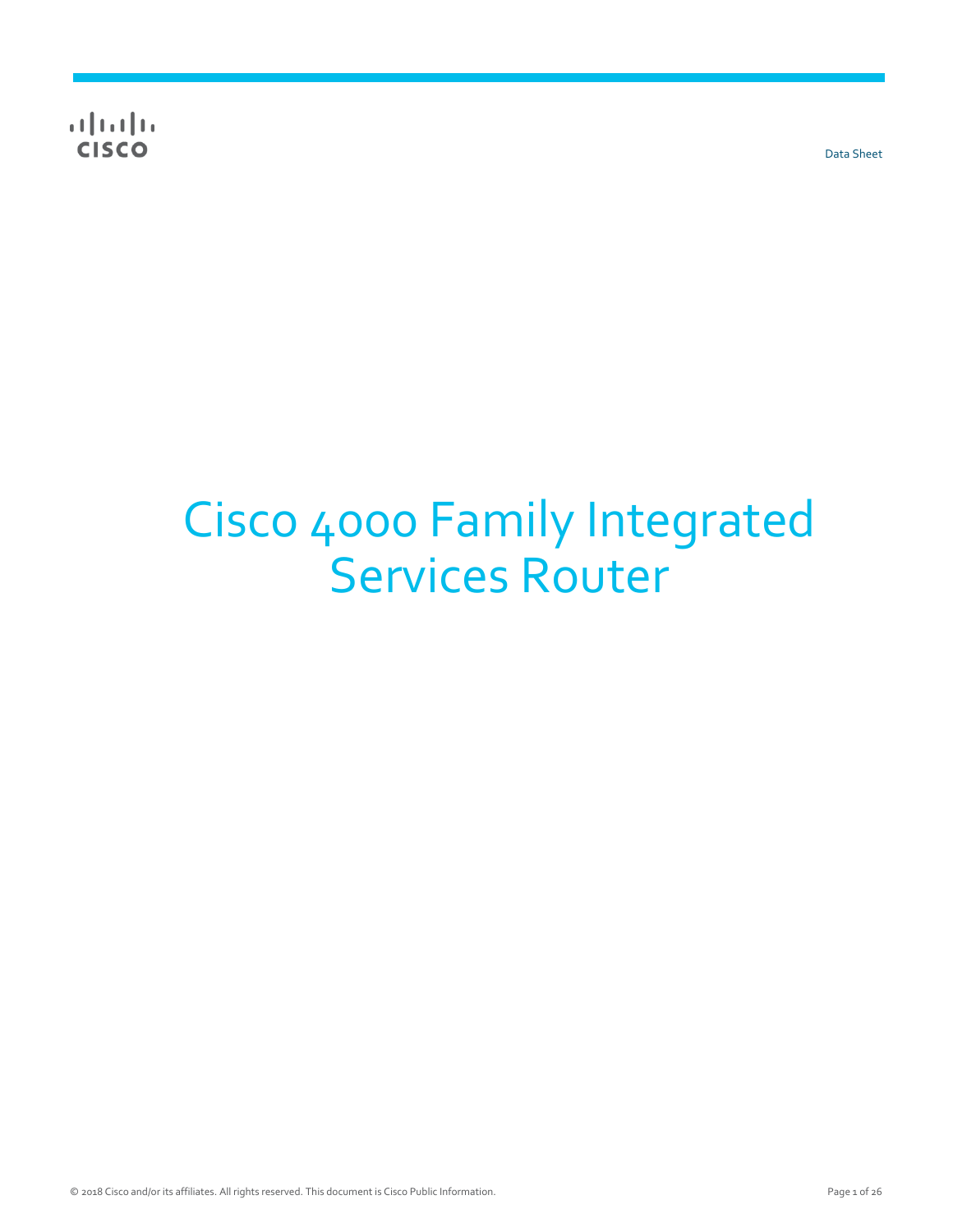## Table of Contents

| 3  |
|----|
| 3  |
| 8  |
| 19 |
| 25 |
| 25 |
| 26 |
|    |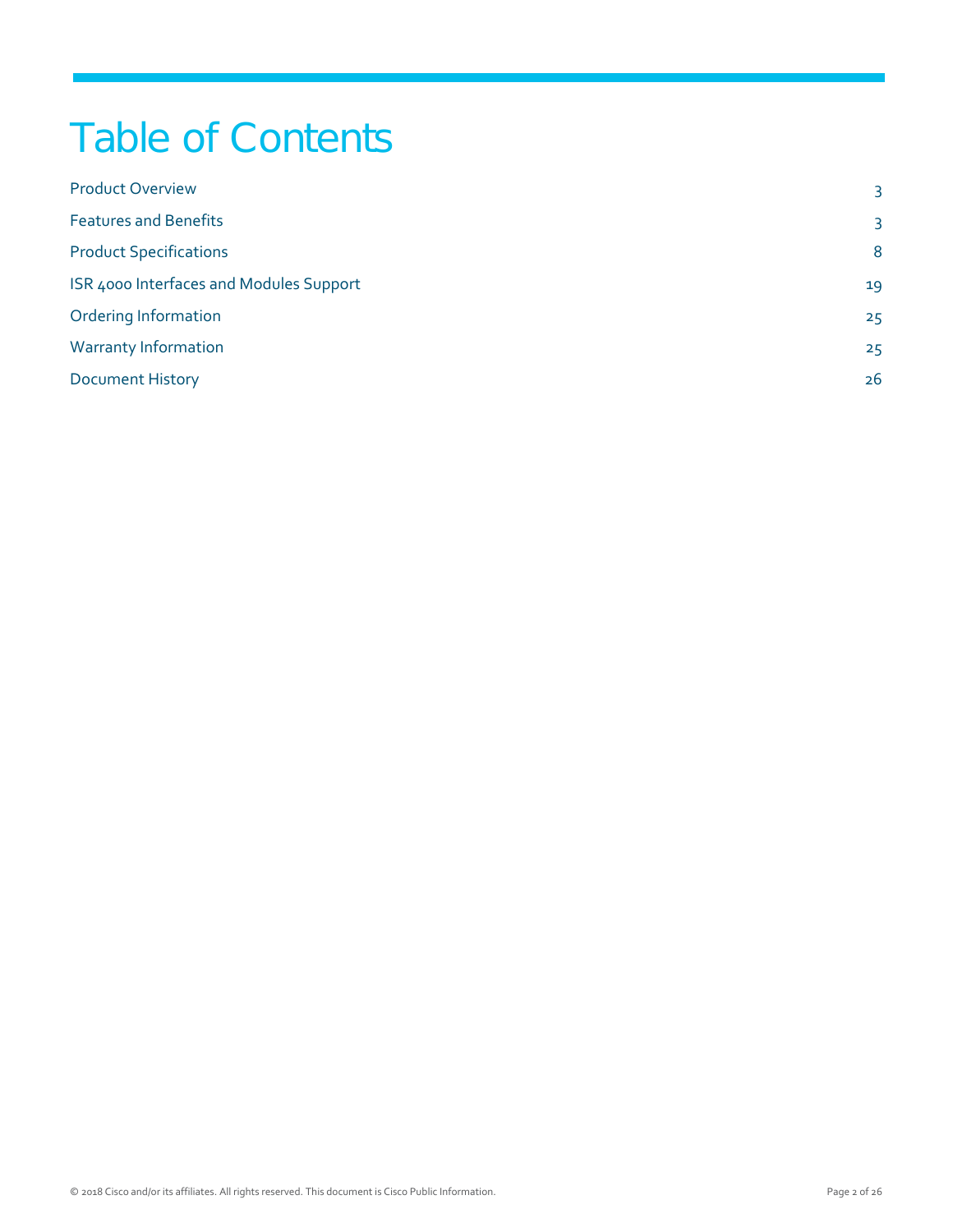Cisco® 4000 Family Integrated Services Routers (ISRs) form an Software Defined WAN platform that delivers the performance, security, and convergence capabilities that today's branch offices need.

## <span id="page-2-0"></span>Product Overview

The Cisco 4000 Family Integrated Services Router (ISR) revolutionizes WAN communications in the enterprise branch. With new levels of built-in intelligent network capabilities and convergence, it specifically addresses the growing need for application-aware networking in distributed enterprise sites. These locations tend to have lean IT resources. But they often also have a growing need for direct communication with both private data centers and public clouds across diverse links, including Multiprotocol Label Switching (MPLS) VPNs and the Internet.

The Cisco 4000 Family contains the following platforms: the 4461, 4451, 4431, 4351, 4331, 4321 and 4221 ISRs.



#### **Figure 1.**  Cisco 4000 Series Integrated Services Routers

## <span id="page-2-1"></span>Features and Benefits

Cisco 4000 Family ISRs provide you with Cisco® Software Defined WAN (SDWAN) software features and a converged branch infrastructure. Along with superior throughput, these capabilities form the building blocks of next-generation branch-office WAN solutions.

#### **Cisco Software Defined WAN**

Cisco SDWAN is a set of intelligent software services that allow you to reliably and securely connect users, devices, and branch office locations across a diverse set of WAN transport links. SDWAN-enabled routers like the ISR 4000 dynamically route traffic across the "best" link based on up-to-the-minute application and network conditions for great application experiences. You get tight control over application performance, bandwidth usage, data privacy, and availability of your WAN links - control that you need as your branches conduct greater volumes of mission-critical business.

#### **Cisco Converged Branch Infrastructure**

The Cisco 4000 Series ISRs consolidate many must-have IT functions, including network, compute, and storage resources. The high-performance, integrated routers run multiple concurrent services, including encryption, traffic management, and WAN optimization, without slowing your data throughput. And you can activate new services on demand through a simple licensing change.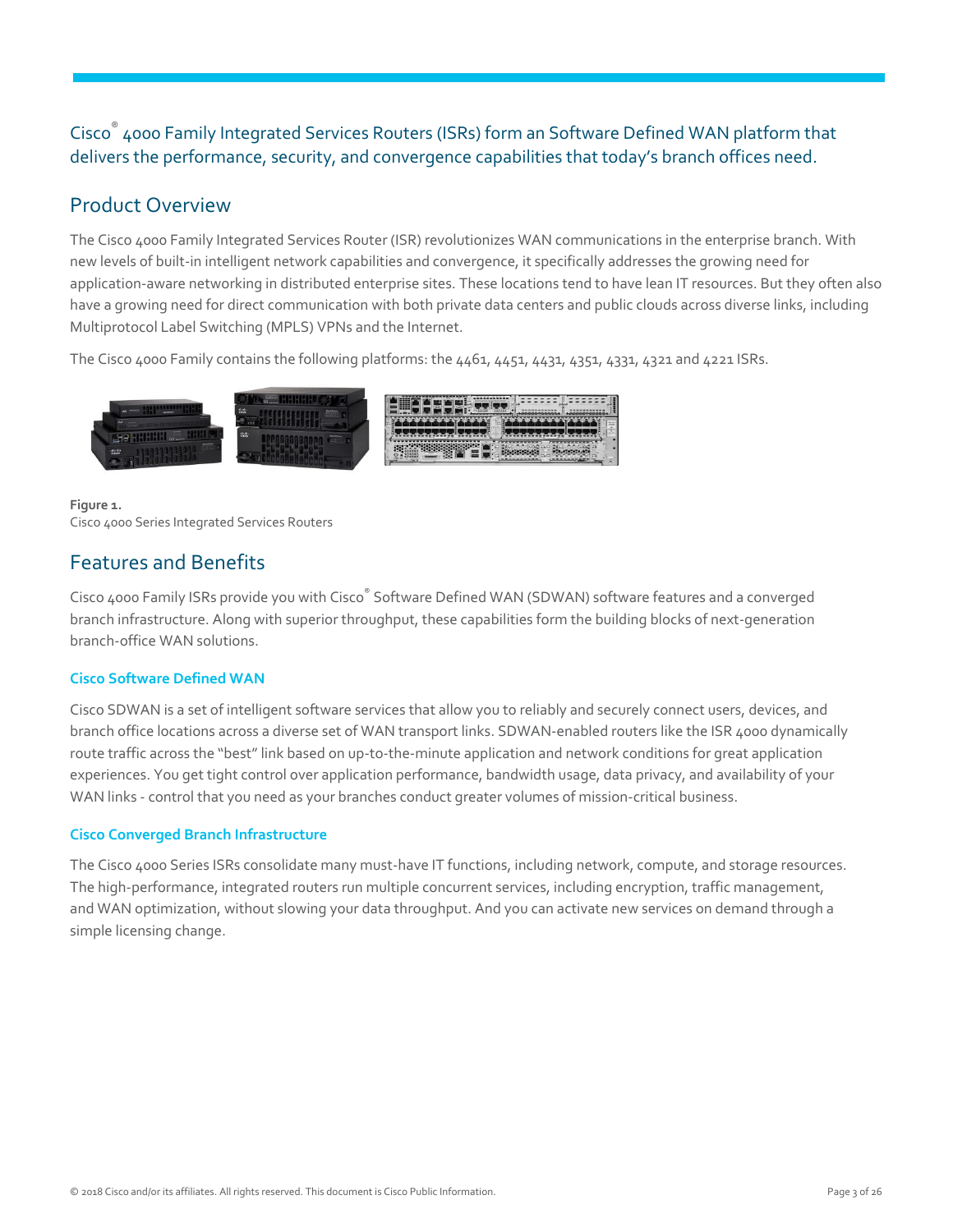#### **Cisco Intent Based Networking and Digital Network Architecture (DNA)**

The last few years has seen a rapid transformation and adoption of digital technologies. This puts pressure on the on the Network teams supporting this changing infrastructure - especially when provisioning, managing, monitoring and troubleshooting these diverse devices. Additionally innovations such as Software Defined WAN (SDWAN), Network Function Virtualization (NFV), Open APIs and Cloud Management show great promise in transforming Organizations IT networks. This transformation raises further questions and challenges for the IT teams.

The Cisco Digital Network Architecture (DNA) is an open, extensible, software-driven architecture that provides for faster innovation, helping to generate deeper insights, and deliver exceptional experiences across many different applications. Cisco DNA relies on intent-based networking, a revolutionary approach in networking that helps organizations automate, simplify, and secure the network.

The intent-based DNA network is:

- Informed by Context: Interprets every byte of data that flows across it, resulting in better security, more customized experiences, and faster operations.
- Powered by Intent: Translates your intent into the right network configuration, making it possible to manage and provision multiple devices and things in minutes.
- Driven by Intuition: Continually learns from the massive amounts of data flowing through it and turns that data into actionable insight. Helps you solve issues before they become problems and learn from every incident.

DNA Center provides a centralized management dashboard across your entire network — the branch, campus, data center, and cloud. Rather than relying on box-by-box management, you can design, provision, and set policy end-to-end from the single DNA Center interface. This allows you to respond to organizational needs faster and to simplify day-today operations. Cisco DNA Analytics and Assurance and Cisco Network Data Platform (NDP) help you get the most from your network by continuously collecting and putting insights into action. Cisco DNA is open, extensible, and programmable at every layer. It integrates Cisco and third-party technology, open APIs, and a developer platform, to support a rich ecosystem of network-enabled applications.

Table 1 breaks out many of the features and benefits of the Cisco 4000 Family that create a Software Define WAN (SDWAN) and a converged branch infrastructure.

| <b>Business Requirement(s)</b>                                                                         | <b>Feature/Solution</b>                                                                                                                                                                                                                                                                                                                                                                        |
|--------------------------------------------------------------------------------------------------------|------------------------------------------------------------------------------------------------------------------------------------------------------------------------------------------------------------------------------------------------------------------------------------------------------------------------------------------------------------------------------------------------|
| Performance<br>• Throughput<br>• Service reliability                                                   | • Concurrent software services at speeds up to 2 Gbps. Backplane architecture supports high-<br>bandwidth module-to-module communication at speeds up to 10 Gbps.<br>• A distributed multicore architecture with the industry's first internal services plane.<br>• Remote installation of application-aware services, which run identically to their counterparts in<br>dedicated appliances. |
| Lower WAN expenditures                                                                                 | • Embedded SDWAN solution for creating lower-cost, business-class Internet connections.                                                                                                                                                                                                                                                                                                        |
| Pay-as-you-grow<br>• Performance upgrade model<br>• Investment protection<br>• CapEx budget management | • Router capacity can be increased with a remote performance-on-demand license upgrade (no<br>hardware upgrade) for exceptional savings.                                                                                                                                                                                                                                                       |
| Superior and secure user application<br>experiences                                                    | • ISR-AX "Application Experience" software bundle with advanced routing and network monitoring<br>services.<br>• Dynamic Multipoint VPN (DMVPN), zone-based firewalls, Intrusion Prevention (Snort & Umbrella<br>Branch) and Content Management using Cisco Cloud Web security & OpenDNS protecting data,                                                                                      |

| Table 1. | Cisco 4000 Family ISR General Feature Highlights |  |  |
|----------|--------------------------------------------------|--|--|
|          |                                                  |  |  |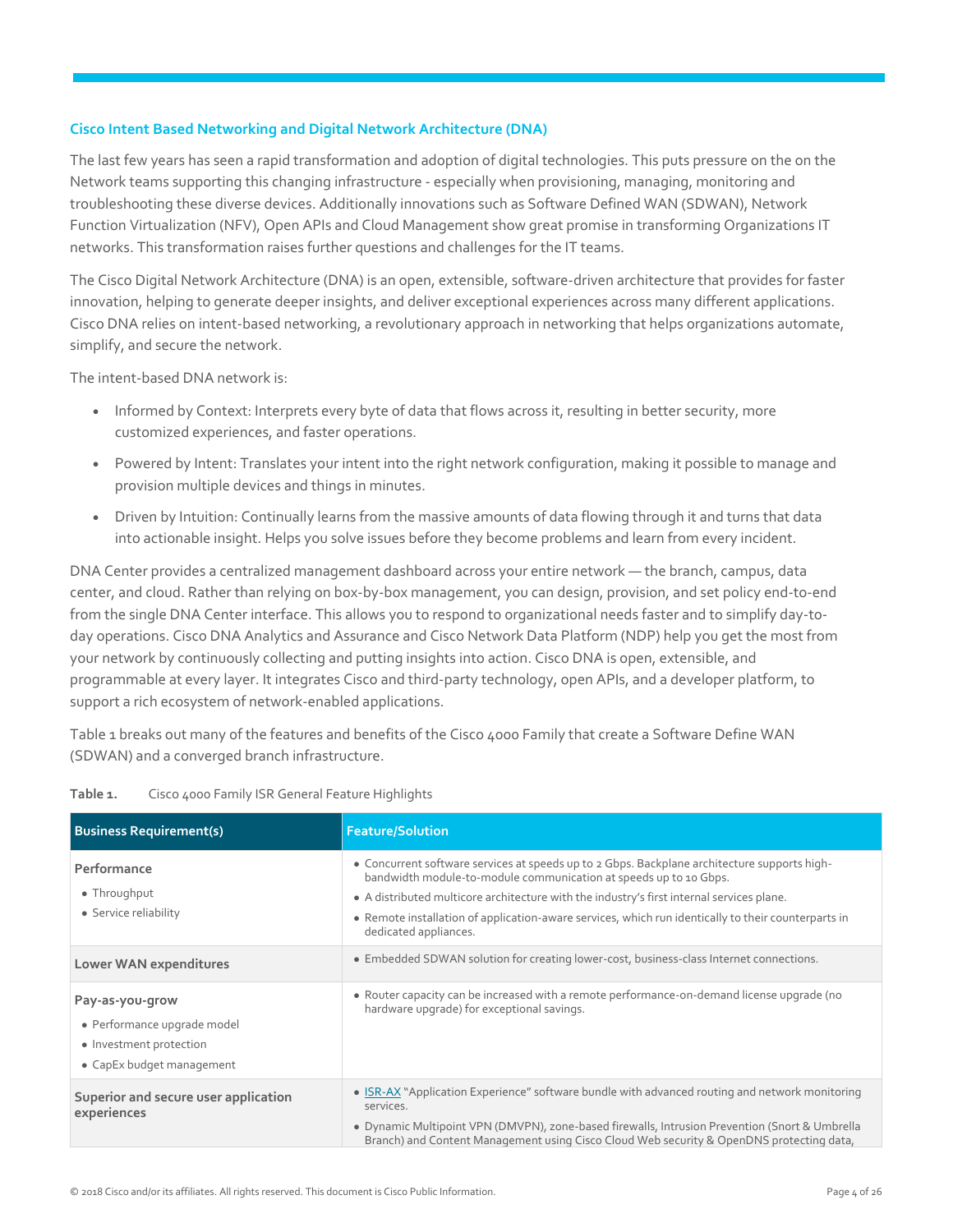| providing authentication credentials, and transmissions not backhauled through the data center.<br>• Secure boot feature performs hardware-based authentication of the bootloader software to prevent                            |
|----------------------------------------------------------------------------------------------------------------------------------------------------------------------------------------------------------------------------------|
| malicious or unintended software from booting on the system.                                                                                                                                                                     |
| • Code signing verifies digital signatures of executables prior to loading to prevent execution of<br>altered or corrupted code.                                                                                                 |
| • Hardware authentication protects against hardware counterfeiting by using an on-board tamper-<br>proof silicon, including field replaceable modules. If authentication fails, the module is not allowed<br>to boot.            |
| • Single converged branch platform integrates routing, switching, virtual server, storage, security,<br>unified communications, WAN optimization, and performance management tools.                                              |
| • ISR 4400 Series models (4461, 4451, and 4431 ISRs) support dual integrated power supplies<br>for backup. The entire ISR 4000 Family supports optional power supply capable of<br>delivering additional PoE power to endpoints. |
| • Modular network interfaces with diverse connection options for load-balancing and network<br>resiliency.                                                                                                                       |
| • Modular interfaces with online removal and insertion (OIR) for module upgrades without network<br>disruption.                                                                                                                  |
| • Cisco Unified Survivable Remote Site Telephony (SRST), which serves as a resiliency complement to<br>Cisco Hosted Collaboration Solution (HCS), a Cisco cloud-based UC service.                                                |
| • Support for multiple, diverse access links: T <sub>1</sub> /E <sub>1</sub> , T <sub>3</sub> /E <sub>3</sub> , Serial, xDSL, Gigabit and Ten-Gigabit<br>Ethernet.                                                               |
| • High-performance analog/digital gateway, allowing VoIP over less expensive Session Initiation<br>Protocol (SIP) trunks.                                                                                                        |
| . Integrated IP PBX (Cisco Unified Communications Express) and Session Border Controller (Cisco<br>Unified Border Element, or CUBE).                                                                                             |
| • Single, universal software image for all features and performance-on-demand licensing flexibility.                                                                                                                             |
| • No additional services and support needed for compute and storage.<br>• Supported by Cisco and third-party management tools, with programmability and automation.                                                              |
|                                                                                                                                                                                                                                  |

## Platform Architecture

Table 2 lists the primary hardware architectural features and benefits of the Cisco 4000 Family. The routers run modular Cisco IOS XE Software, widely deployed in the world's most demanding networks. The software's comprehensive portfolio of services spans multiple technology areas, including security, WAN optimization, app and network Quality of Service (QoS), and embedded management.

**Table 2.** Architectural Highlights

| <b>Architectural Features</b>                                    | <b>Benefits/Description</b>                                                                                                                                                                                                                                      |
|------------------------------------------------------------------|------------------------------------------------------------------------------------------------------------------------------------------------------------------------------------------------------------------------------------------------------------------|
| Multicore processors                                             | • High-performance multicore processors support high-speed WAN connections. The data plane uses an<br>emulated Flow Processor (FP) that delivers Application-Specific Integrated Circuit (ASIC)-like performance<br>that does not degrade as services are added. |
| <b>Embedded IP Security (IPsec) VPN</b><br>hardware acceleration | • Increases scalability. When combined with an optional Cisco IOS XE Software Security license, enables WAN<br>link security and VPN services.                                                                                                                   |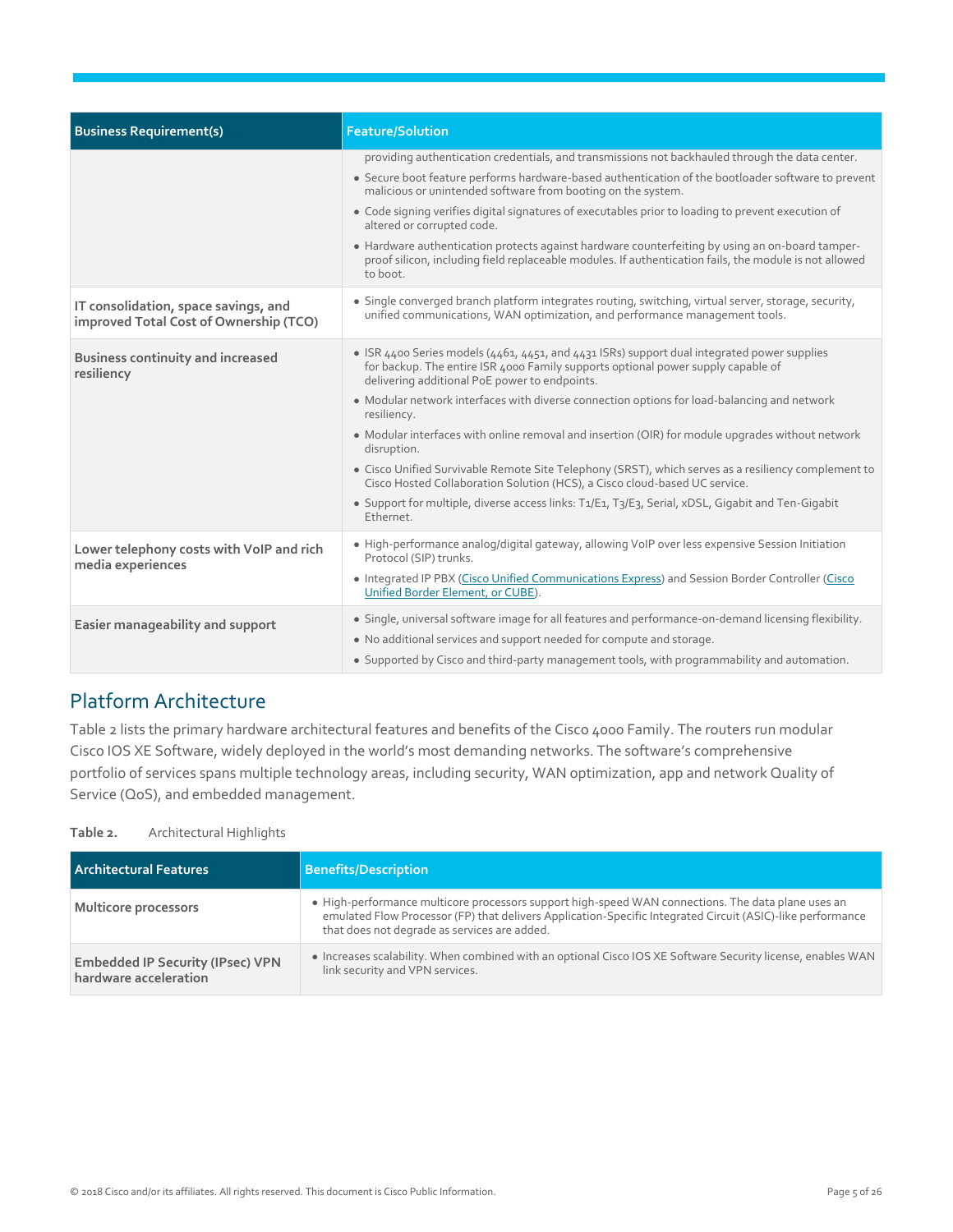| <b>Architectural Features</b>                                      | <b>Benefits/Description</b>                                                                                                                                                                                                                                                                                                                                                                                                                                                                                                                                                                                                                      |
|--------------------------------------------------------------------|--------------------------------------------------------------------------------------------------------------------------------------------------------------------------------------------------------------------------------------------------------------------------------------------------------------------------------------------------------------------------------------------------------------------------------------------------------------------------------------------------------------------------------------------------------------------------------------------------------------------------------------------------|
| <b>Integrated Gigabit Ethernet ports</b>                           | • The Cisco 4000 Family provides up to four built-in 10/100/1000 Ethernet ports for WAN or LAN.<br>• Based on the platform, some of the 10/100/1000 Ethernet ports can support Small Form-Factor Pluggable<br>(SFP)-based connectivity in addition to RJ-45 connections, enabling fiber or copper connectivity.<br>• Optionally, depending on the platform, up to 30W PoE+ can be enabled on two of the built-in front panel<br>Gigabit Ethernet interfaces to provide power to external devices such as fourth-generation (4G) LTE routers.<br>• An additional dedicated Gigabit Ethernet port is provided for device management <sup>1</sup> . |
| <b>USB-based console access</b>                                    | • A mini type-B USB console port <sup>1</sup> supports management connectivity when traditional serial ports are not<br>available.<br>• Traditional console and auxiliary ports are also available <sup>2</sup> .                                                                                                                                                                                                                                                                                                                                                                                                                                |
| Optional integrated power supply<br>for distribution of PoE        | • An optional upgrade to the internal power supply provides inline power (802.3af-compliant PoE or 802.3at-<br>compliant PoE+) to optional integrated switch modules.<br>• Redundant PoE conversion modules provide an additional layer of fault tolerance.                                                                                                                                                                                                                                                                                                                                                                                      |
| <b>Optional integrated Redundant</b><br><b>Power Supply (RPS)</b>  | • For the ISR 4400 Series, power redundancy is available by installing an optional integrated RPS for<br>decreasing network downtime and protecting the network from power failures.<br>. Optional PoE boost mode increases total PoE capacity to up to 1000W.                                                                                                                                                                                                                                                                                                                                                                                   |
| <b>Cisco Enhanced Services Module</b><br>$(SM-X)$                  | • Each service-module slot offers high data-throughput capability of up to 10 Gbps toward the system and up<br>to 1 Gbps to other module slots.<br>• Support for both single- and double-wide service modules provides flexibility in deployment options.<br>• An SM-X slot can be converted into a Network Interface Module (NIM) slot using an optional carrier card.<br>• Service modules support Online Insertion and Removal (OIR), avoiding network disruption when installing<br>new or replacement modules <sup>1</sup> .                                                                                                                |
| <b>Cisco Network Interface Modules</b><br>$(NIMs)^3$               | . Up to three integrated NIM slots on the Cisco 4000 Family allow for flexible configurations.<br>• Each NIM slot offers options of up to two 2Gbps connections. One towards the route processor and one for<br>direct module to module communication. The ISR 4221 has only one 1Gbps connection to the Route<br>Processor<br>• NIMs support OIR.<br>• Special NIMs add support Solid-State Drives (SSDs) and Hard Disk Drives (HDDs) <sup>1</sup> .                                                                                                                                                                                            |
| <b>Cisco Integrated Services Card (ISC)</b><br>slot on motherboard | • Integrated Services Card natively supports the new Cisco High-Density Packet Voice Digital Signal Processor<br>Modules (PVDM4s), providing greater-density rich-media voice.<br>• Each Integrated Services Card slot connects to the system architecture through an up-to 2-Gbps link.<br>• Future modules can be hosted on the Integrated Services Card slot, improving system functions.                                                                                                                                                                                                                                                     |
| Flash memory support                                               | . A single flash memory slot is available to support high-speed storage densities, upgradable to up to 32 GB.<br>The ISR4221 ships with a fixed 8GB Flash<br>• Two USB type A 2.0 ports provide capabilities for convenient storage <sup>1</sup> .                                                                                                                                                                                                                                                                                                                                                                                               |

<span id="page-5-0"></span><sup>&</sup>lt;sup>1</sup> Not supported on ISR4221

<sup>&</sup>lt;sup>2</sup> ISR4221 supports shared Console & Auxiliary ports

<sup>&</sup>lt;sup>3</sup> Unified Communications (UC) and UC based NIM's are not supported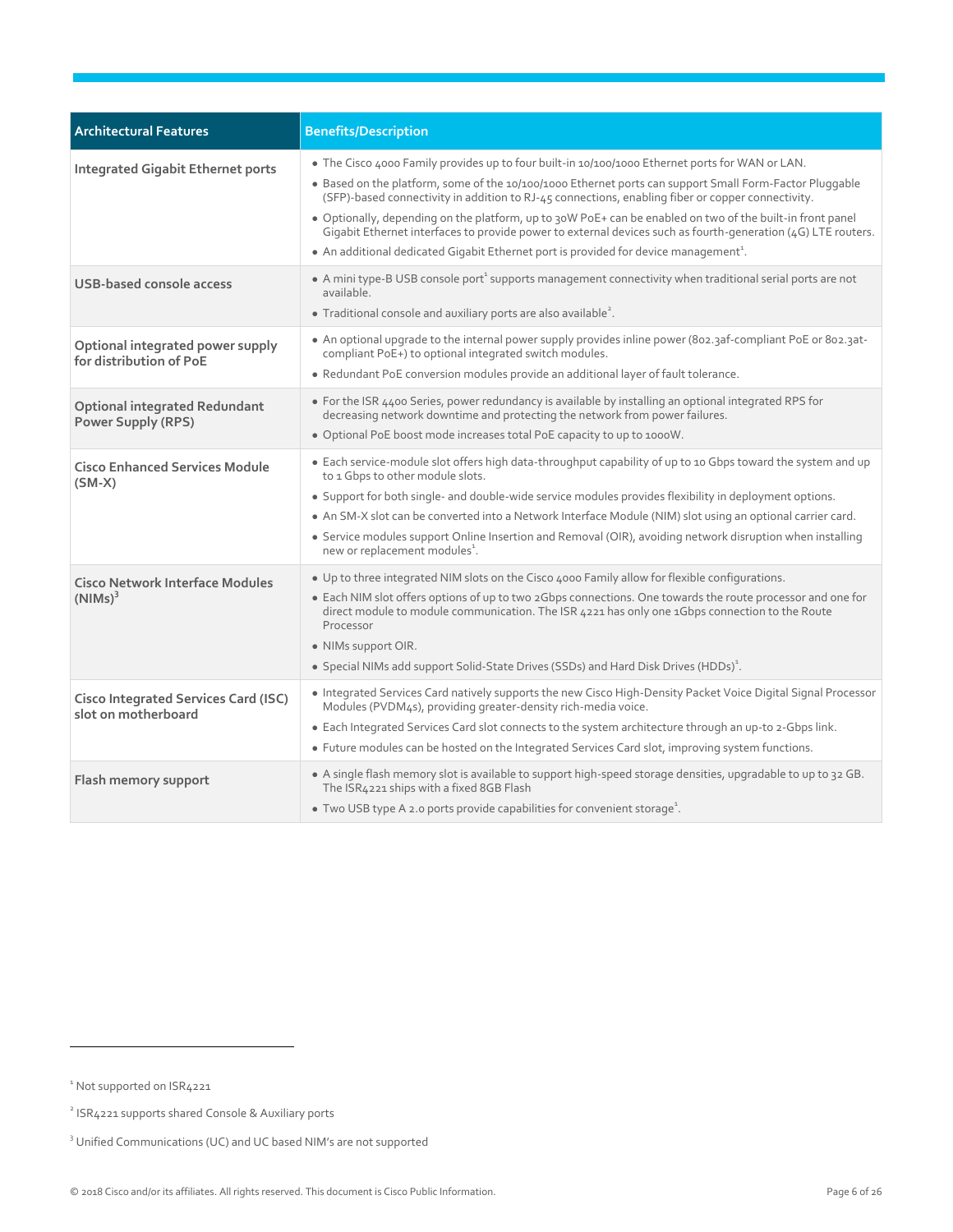| Architectural Features | <b>Benefits/Description</b>                                                                                                                                                                      |
|------------------------|--------------------------------------------------------------------------------------------------------------------------------------------------------------------------------------------------|
| <b>DRAM</b>            | • For the ISR 4400 Series, the default control-plane memory is 4 GB, upgradable to 16 GB to provide<br>additional scalability for control-plane features. The default data-plane memory is 2 GB. |
|                        | • For the ISR 4300 Series, the default memory is 4 GB, upgradable to 16 GB (only 8GB for 4321) to provide<br>additional scalability.                                                             |
|                        | • The ISR 4200 Series comes with 4GB Fixed DRAM                                                                                                                                                  |

## Managing your Cisco ISR 4000 Family ISRs

The Cisco network management applications listed at the top of Table 3 are standalone products that can be purchased or downloaded to manage your Cisco network devices. The applications are built specifically for the different operational phases; select those that best fit your needs. Those management capabilities listed under the "Cisco IOS Software XE Embedded Management" heading are directly integrated into the routers' software operating system.

#### **Table 3.** DNA Center

| <b>Operational Phase</b>                                                      | <b>Application</b>                 | <b>Description</b>                                                                                                                                                                                                                                                                                                                                                                                 |
|-------------------------------------------------------------------------------|------------------------------------|----------------------------------------------------------------------------------------------------------------------------------------------------------------------------------------------------------------------------------------------------------------------------------------------------------------------------------------------------------------------------------------------------|
| Device staging and configuration                                              | WebUI                              | • A GUI-based device-management tool for Cisco IOS and Cisco IOS XE Software-based<br>access routers. This tool simplifies routing, firewall, VPN, unified communications, and<br>WAN and LAN configuration through easy-to-use wizards.                                                                                                                                                           |
| Network-wide deployment,<br>configuration, monitoring, and<br>troubleshooting | Cisco Prime<br>Infrastructure      | • Offers comprehensive lifecycle management of wired and wireless access, campus, and<br>branch-office networks, rich visibility into end-user connectivity, and application<br>performance assurance.<br>• Provides wired lifecycle functions such as inventory, configuration, and image<br>management; automated deployment; compliance reporting; integrated best practices;<br>and reporting. |
| Staging, deployment, and changes<br>to configuration and image files          | Cisco<br>Configuration<br>Engine   | • A secure network management product that provides zero-touch image and configuration<br>distribution through centralized, template-based management.                                                                                                                                                                                                                                             |
| Context-aware security<br>configuration and monitoring                        | Cisco Prime<br>Security<br>Manager | • Management tool for configuring and managing context-aware security. The application<br>supports both single- and multi-device manager form factors.<br>• Provides the ability to write and enforce the granular context-aware security policies.                                                                                                                                                |
| <b>Cisco Wide Area Application Service</b><br>(WAAS) management               | Cisco WAAS<br>Central<br>Manager   | • The management tool for the WAAS <sup><math>2.4</math></sup> (WAN optimization and application acceleration)<br>integrated service. It provides a centralized mechanism for configuring WAAS features,<br>reporting, and monitoring.                                                                                                                                                             |

<sup>&</sup>lt;sup>4</sup> It is suggested to use AppNav with an External WAAS device for the ISR4221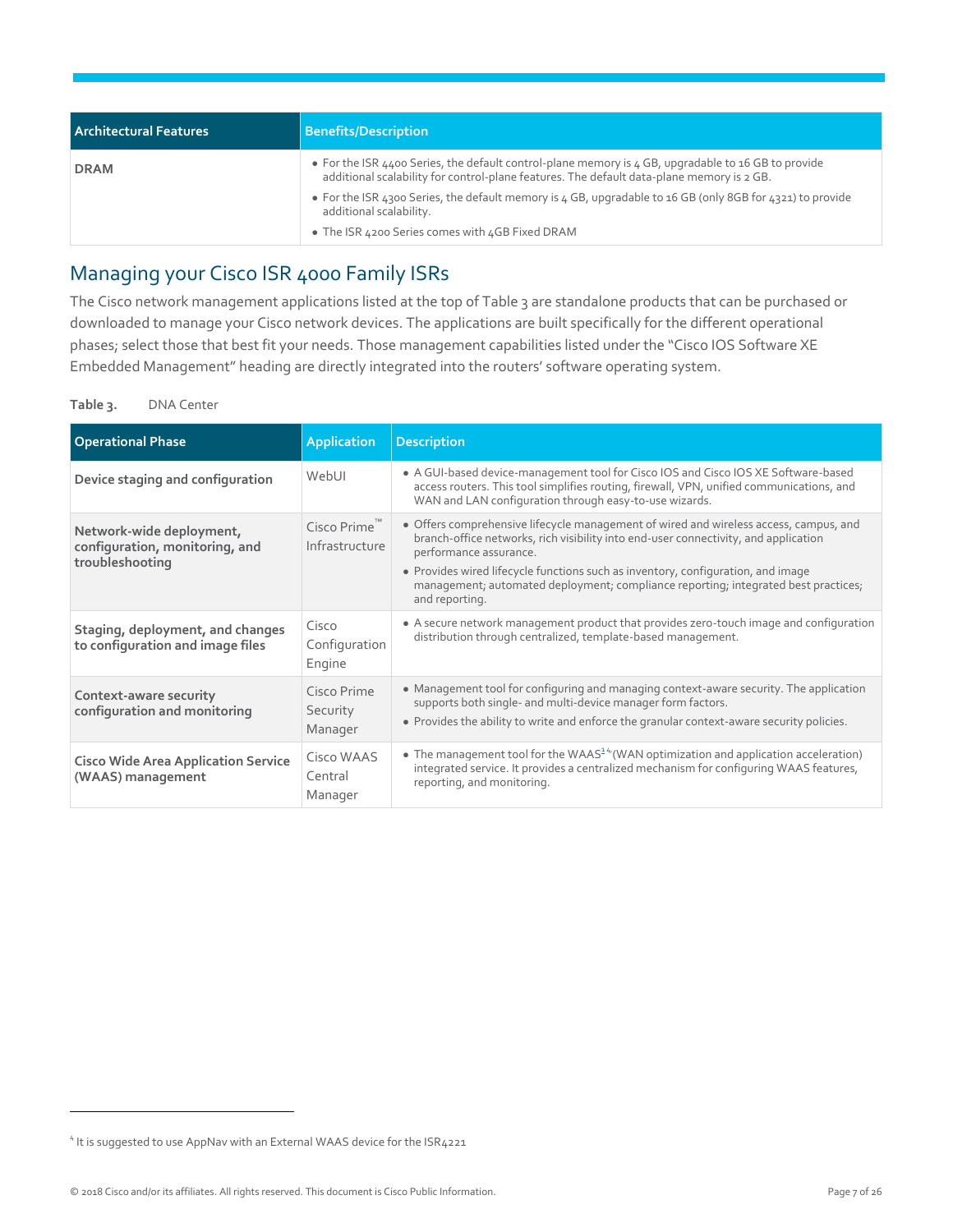| <b>Cisco IOS XE Software Embedded Management Capabilities</b>                                        |                                                                                                                                                                                                                                                     |  |  |  |  |
|------------------------------------------------------------------------------------------------------|-----------------------------------------------------------------------------------------------------------------------------------------------------------------------------------------------------------------------------------------------------|--|--|--|--|
| l Feature                                                                                            | <b>Description</b>                                                                                                                                                                                                                                  |  |  |  |  |
| <b>Cisco IOS Embedded Event Manager (EEM)</b>                                                        | • A distributed and customized approach to event detection and recovery.<br>• Offers the ability to monitor events and take informational, corrective, or any desired EEM action<br>when the monitored events occur or when a threshold is reached. |  |  |  |  |
| <b>Cisco IOS XE IP Service-Level Agreements</b><br>(IP SLAs)                                         | • Helps assure the performance of new business-critical IP applications as well as IP services that use<br>data and voice in an IP network.                                                                                                         |  |  |  |  |
| <b>SNMP, Remote Monitoring (RMON), syslog,</b><br><b>NetFlow, IP Flow Information Export (IPFix)</b> | • Network monitoring and accounting tools.                                                                                                                                                                                                          |  |  |  |  |

## <span id="page-7-0"></span>Product Specifications

Table 4 lists the general product specifications for the Cisco 4000 Family routers.

| Technical<br><b>Specifications</b>                             | <b>Cisco 4461</b> | <b>Cisco 4451</b>        | <b>Cisco 4431</b>        | <b>Cisco 4351</b> | <b>Cisco 4331</b>        | <b>Cisco 4321</b>        | <b>Cisco 4221</b> |
|----------------------------------------------------------------|-------------------|--------------------------|--------------------------|-------------------|--------------------------|--------------------------|-------------------|
| Aggregate<br>Throughput<br>(Default)                           | 1.5Gbps           | 1 Gbps                   | 500 Mbps                 | 200 Mbps          | 100 Mbps                 | 50 Mbps                  | 35Mbps            |
| Aggregate<br>Throughput<br>(Performance<br>License)            | 3Gbps             | 2 Gbps                   | 1 Gbps                   | 400 Mbps          | 300 Mbps                 | 100 Mbps                 | 75 Mbps           |
| Aggregate CEF<br>Only $5$<br>Throughput<br>(Boost License)     | Over 7Gbps        | Over 4Gbps               | Over 4Gbps               | Over 2Gbps        | Over 2Gbps               | 1.5Gbps                  | 1.2Gbps           |
| <b>Total onboard</b><br><b>WAN or LAN</b><br>10/100/1000 ports | 4                 | 4                        | 4                        | 3                 | 3                        | $\overline{2}$           | $\overline{2}$    |
| <b>Total onboard</b><br><b>WAN or LAN</b><br>10Gbps ports      | $\overline{2}$    | $\overline{\phantom{a}}$ | $\overline{\phantom{a}}$ |                   | $\overline{\phantom{a}}$ | $\overline{\phantom{0}}$ |                   |
| RJ-45-based<br>ports                                           | 4                 | 4                        | 4                        | 3                 | $\overline{2}$           | $\overline{2}$           | $\overline{2}$    |
| SFP-based ports                                                | 4                 | 4                        | 4                        | 3                 | $\overline{2}$           | $\mathbf 1$              | $\mathbf 1$       |

| Table 4. | Specifications of Cisco 4000 Family Integrated Services Routers |  |
|----------|-----------------------------------------------------------------|--|
|          |                                                                 |  |

<sup>&</sup>lt;sup>5</sup> Using onboard Gigabit Ethernet Interfaces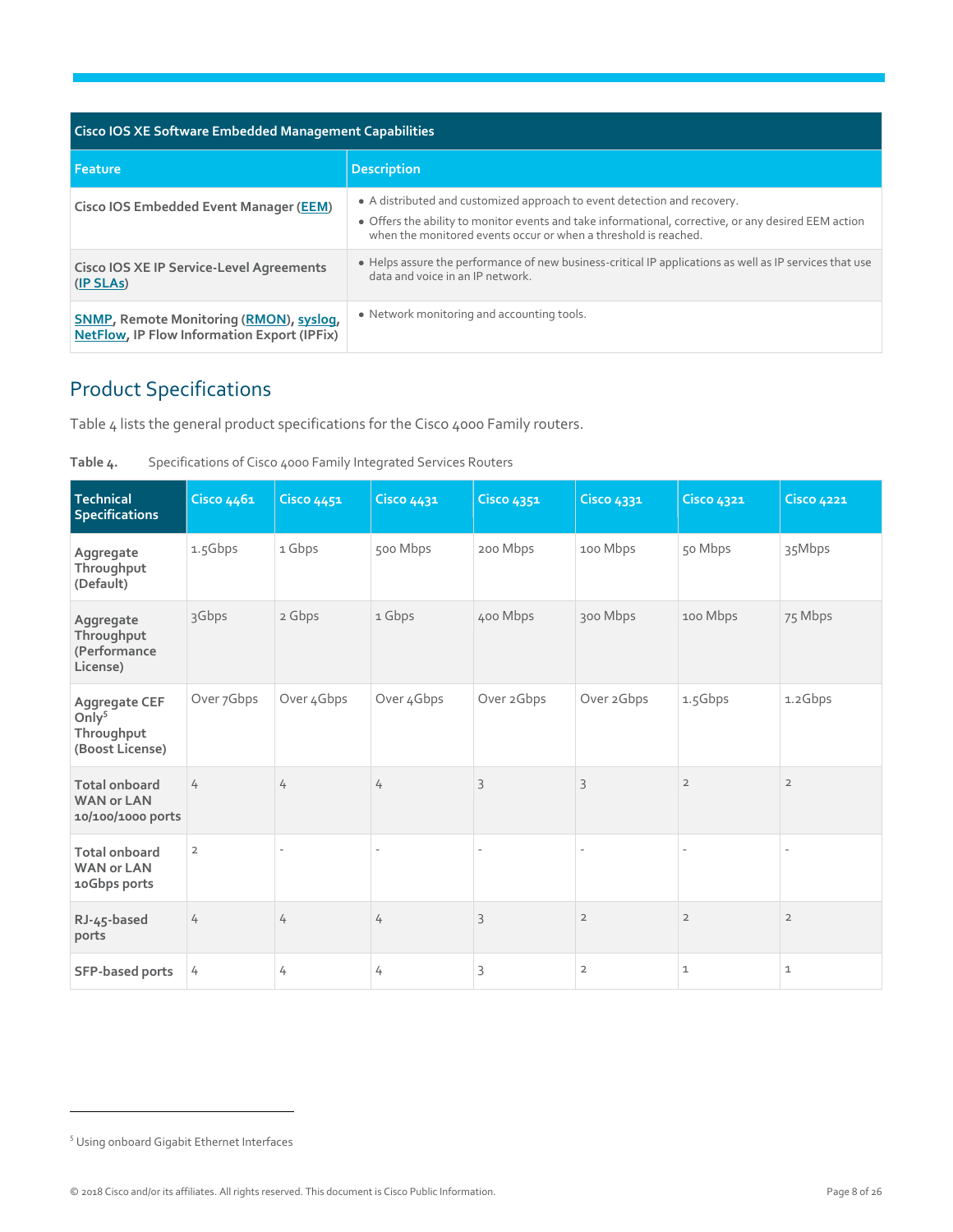| Technical<br><b>Specifications</b>                                                                                                       | <b>Cisco 4461</b> | <b>Cisco 4451</b>                                         | <b>Cisco 4431</b> | <b>Cisco 4351</b>                                          | <b>Cisco 4331</b> | <b>Cisco 4321</b> | <b>Cisco 4221</b> |
|------------------------------------------------------------------------------------------------------------------------------------------|-------------------|-----------------------------------------------------------|-------------------|------------------------------------------------------------|-------------------|-------------------|-------------------|
| Enhanced<br>service-module<br>slots                                                                                                      | 3                 | $\overline{2}$                                            | $\circ$           | $\overline{2}$                                             | $\mathbf 1$       | $\circ$           | $\circ$           |
| Doublewide<br>service-module<br>slots                                                                                                    | $\overline{2}$    | 1 (assumes no<br>singlewide<br>SM-X modules<br>installed) | $\circ$           | 1 (assumes no<br>singlewide SM-<br>X modules<br>installed) | $\circ$           | $\circ$           | $\circ$           |
| <b>NIM slots</b>                                                                                                                         | 3                 | 3                                                         | 3                 | 3                                                          | $\overline{2}$    | $\overline{2}$    | $\overline{2}$    |
| OIR (all I/O<br>modules)                                                                                                                 | Yes               | Yes                                                       | Yes               | Yes                                                        | Yes               | Yes               | <b>No</b>         |
| Onboard ISC slot                                                                                                                         | $\mathbf{1}$      | $\mathbf{1}$                                              | $\mathbf 1$       | $\mathbf 1$                                                | $\mathbf 1$       | $\mathbf 1$       | <b>No</b>         |
| Default memory<br>double-data-rate<br>3 (DDR3) error-<br>correction-code<br>(ECC) DRAM<br>(Combined<br>control/services/d<br>ata planes) | <b>NA</b>         | <b>NA</b>                                                 | <b>NA</b>         | 4 GB                                                       | 4 GB              | 4 GB              | 4GB               |
| Maximum<br>memory DDR3<br><b>ECC DRAM</b><br>(Combined<br>control/services/d<br>ata planes)                                              | <b>NA</b>         | <b>NA</b>                                                 | <b>NA</b>         | 16 GB                                                      | 16 GB             | 8 GB              | 4GB               |
| Default memory<br>DDR3 ECC DRAM<br>(data plane)                                                                                          | 4 GB              | 2 GB                                                      | 2 GB              | <b>NA</b>                                                  | <b>NA</b>         | <b>NA</b>         | <b>NA</b>         |
| Maximum<br>memory DDR3<br><b>ECC DRAM (data</b><br>plane)                                                                                | 4 GB              | 2 GB                                                      | 2 GB              | <b>NA</b>                                                  | <b>NA</b>         | <b>NA</b>         | <b>NA</b>         |
| Default memory<br>DDR3 ECC DRAM<br>(control/services<br>plane)                                                                           | 8 GB              | 4 GB                                                      | 4 GB              | NA                                                         | $\sf NA$          | NA                | NA                |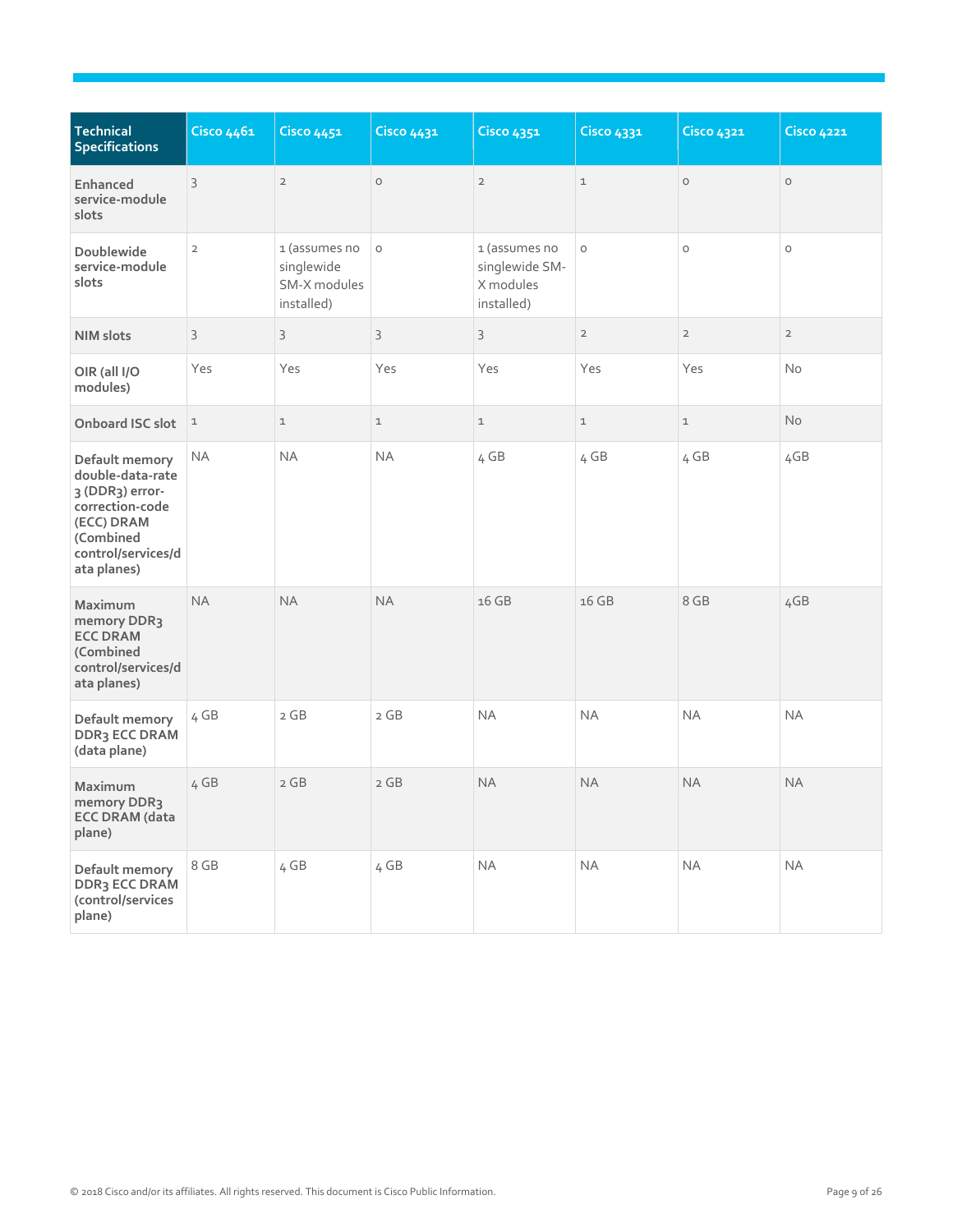| <b>Technical</b><br><b>Specifications</b>                                | Cisco 4461                                             | <b>Cisco 4451</b>                       | <b>Cisco 4431</b>                                      | <b>Cisco 4351</b>                                       | <b>Cisco 4331</b>                                      | <b>Cisco 4321</b>                                      | <b>Cisco 4221</b>                                      |
|--------------------------------------------------------------------------|--------------------------------------------------------|-----------------------------------------|--------------------------------------------------------|---------------------------------------------------------|--------------------------------------------------------|--------------------------------------------------------|--------------------------------------------------------|
| Maximum<br>memory DDR3<br><b>ECC DRAM</b><br>(control/services<br>plane) | $32$ GB                                                | 16 GB                                   | 16 GB                                                  | <b>NA</b>                                               | <b>NA</b>                                              | <b>NA</b>                                              | <b>NA</b>                                              |
| Default flash<br>memory                                                  | 8 GB                                                   | 8 GB                                    | 8 GB                                                   | 4 GB                                                    | 4 GB                                                   | 4 GB                                                   | 8GB                                                    |
| Maximum flash<br>memory                                                  | $32$ GB                                                | 32 GB                                   | 32 GB                                                  | 16 GB                                                   | 16 GB                                                  | 8 GB                                                   | 8GB                                                    |
| External USB 2.0<br>slots (type A)                                       | $\overline{2}$                                         | $\overline{2}$                          | $\mathbf 2$                                            | $\overline{2}$                                          | $\mathbf 1$                                            | $\mathbf 1$                                            | $\mathtt 1$                                            |
| USB console port<br>-type B mini (up<br>to 115.2 kbps)                   | $\mathbf{1}$                                           | $\mathbf 1$                             | $\mathbf 1$                                            | $\mathbf 1$                                             | $\mathbf 1$                                            | $\mathbbm{1}$                                          | $\circ$                                                |
| Serial console<br>port - RJ45 (up to<br>115.2 kbps)                      | $\mathbf 1$                                            | $\mathbf 1$                             | $\mathbf 1$                                            | $\mathbf{1}$                                            | $\mathbf 1$                                            | $\mathbf 1$                                            | 1 (combo<br>CON/AUX port)                              |
| Serial auxiliary<br>port - RJ45<br>(up to 115.2 kbps)                    | $\mathbf 1$                                            | $\mathbf 1$                             | $\mathbbm{1}$                                          | $\mathbf 1$                                             | $\mathbf 1$                                            | $\mathbbm{1}$                                          | 1 (combo<br>CON/AUX port)                              |
| Power-supply<br>options                                                  | Internal: AC,<br>DC and PoE                            | Internal: AC,<br>DC and PoE             | Internal: AC,<br>DC, and PoE                           | and PoE                                                 | Internal: AC, DC   Internal: AC, DC<br>and PoE         | External: AC<br>and PoE                                | External AC<br>only                                    |
| Redundant<br>power supply                                                | Internal: AC,<br>DC and PoE                            | Internal: AC,<br>DC and PoE             | Internal: AC,<br>DC, and PoE                           | N/A                                                     | N/A                                                    | N/A                                                    | <b>NA</b>                                              |
| <b>Power Specifications</b>                                              |                                                        |                                         |                                                        |                                                         |                                                        |                                                        |                                                        |
| AC input voltage                                                         | 100 to 240<br>VAC<br>autoranging                       | 100 to 240<br><b>VAC</b><br>autoranging | 100 to 240 VAC<br>autoranging                          | 100 to 240 VAC<br>autoranging                           | 100 to 240 VAC<br>autoranging                          | 100 to 240 VAC<br>autoranging                          | 100 to 240 VAC<br>autoranging                          |
| <b>DC Input Voltage</b><br>Input Voltage<br>Input Current                | $48 - 60V$<br>12A Max                                  | $48 - 60V$<br>12A Max                   | $48 - 60V$<br>12A Max                                  | <b>NA</b><br><b>NA</b>                                  | $24 - 60V$<br>$14 - 5A$                                | <b>NA</b><br><b>NA</b>                                 | <b>NA</b><br><b>NA</b>                                 |
| AC input<br>frequency                                                    | 47 to 63 Hz                                            | 47 to 63 Hz                             | 47 to 63 Hz                                            | 47 to 63 Hz                                             | 47 to 63 Hz                                            | 47 to 63 Hz                                            | 47 to 63 Hz                                            |
| AC input current<br>range, AC power<br>supply<br>(maximum)               | $7.1$ to $3.0A$                                        | $7.1$ to $3.0$ A                        | 3 to 1.3A                                              | 7.1 to 3.0A                                             | 3 to 1.3A                                              | 1.5 to 0.6A                                            | 1.5 to 0.6A                                            |
| AC input surge<br>current                                                | 60 A peak<br>and less than<br>5 Arms per<br>half cycle | $<$ 50 A                                | 6o A peak and<br>less than 5<br>Arms per half<br>cycle | 6o A peak and<br>less than 12<br>Arms per half<br>cycle | 6o A peak and<br>less than 5<br>Arms per half<br>cycle | 90 A peak and<br>less than 3<br>Arms per half<br>cycle | 90 A peak and<br>less than 3<br>Arms per half<br>cycle |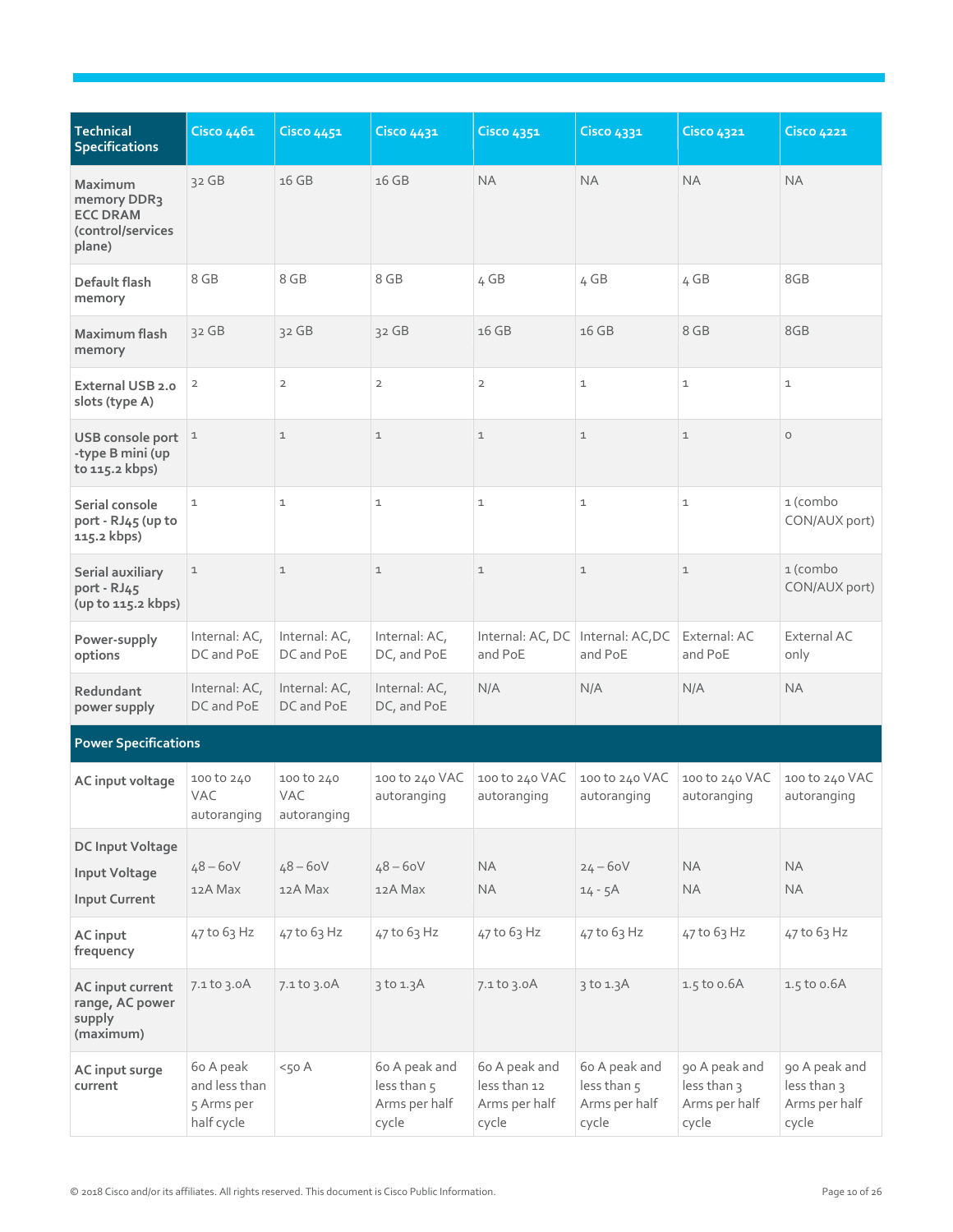| Technical<br><b>Specifications</b>                                             | Cisco 4461                                                                | <b>Cisco 4451</b>                                                          | <b>Cisco 4431</b>                                                               | <b>Cisco 4351</b>                                                                 | <b>Cisco 4331</b>                                                                   | <b>Cisco 4321</b>                                                                 | <b>Cisco 4221</b>                                                           |
|--------------------------------------------------------------------------------|---------------------------------------------------------------------------|----------------------------------------------------------------------------|---------------------------------------------------------------------------------|-----------------------------------------------------------------------------------|-------------------------------------------------------------------------------------|-----------------------------------------------------------------------------------|-----------------------------------------------------------------------------|
| Typical power (no<br>modules) (watts)                                          |                                                                           | 158                                                                        | 65                                                                              | 48                                                                                | 42                                                                                  | 36                                                                                | 24                                                                          |
| Maximum power<br>with AC power<br>supply (watts)                               | 1000W<br>(no PoE)                                                         | 450 (no PoE)                                                               | 250 (no PoE)                                                                    | 430                                                                               | 250                                                                                 | 125                                                                               | 90                                                                          |
| Maximum power<br>with DC power<br>supply (watts)                               | 437 (no PoE)                                                              | 437 (no PoE)                                                               | 437 (no PoE)                                                                    | 437 (no PoE)                                                                      | 250 (no PoE)                                                                        |                                                                                   |                                                                             |
| Maximum power<br>with PoE power<br>supply (platform<br>only) (watts)           | 1000 with<br>PoE<br>redundant<br>1450 with<br>PoE boost no<br>redundancy  | 1000 with PoE<br>redundant<br>1450 with PoE<br>boost no<br>redundancy      | 500 with PoE<br>redundant<br>1000 with PoE<br>boost no<br>redundancy            | 990                                                                               | 530                                                                                 | 260                                                                               | NA (No PoE<br>Support)                                                      |
| Maximum<br>endpoint PoE<br>power available<br>from PoE power<br>supply (watts) | 500 W with<br>optional<br>redundancy                                      | 500 W with<br>optional<br>redundancy                                       | 250 W with<br>optional<br>redundancy                                            | 500                                                                               | 250                                                                                 | 120                                                                               | NA (No PoE<br>Support)                                                      |
| Maximum<br>endpoint PoE<br>power capacity<br>with PoE boost<br>(watts)         | 950 W no<br>redundancy                                                    | 950 W no<br>redundancy                                                     | 500 W no<br>redundancy                                                          | N/A                                                                               | N/A                                                                                 | N/A                                                                               | NA (No PoE<br>Support)                                                      |
| <b>Sizes and Weights</b>                                                       |                                                                           |                                                                            |                                                                                 |                                                                                   |                                                                                     |                                                                                   |                                                                             |
| <b>Dimensions</b><br>$(H \times W \times D)$                                   | $3.5 \times 17.25 \times$<br>$18.5$ in<br>88.9 x<br>438.15 X<br>469.9 mm) | $3.5 \times 17.25 \times$<br>$18.5$ in<br>(88.9x)<br>438.15 x 469.9<br>mm) | $1.73 \times 17.25 \times$<br>19.97 in<br>$(43.9 \times 438.15)$<br>x 507.2 mm) | $3.5 \times 17.25 \times$<br>18.5 in<br>$(88.9 \times 438.15 \times$<br>469.9 mm) | $1.75 \times 17.25 \times$<br>17.25 in<br>$(44.45 \times 438.15)$<br>$x 438.15$ mm) | $1.75 \times 14.55 \times$<br>11.60 in<br>$(44.55 \times 369.57)$<br>x 294.64 mm) | $1.72 \times 12.7 \times 10^{11}$<br>$(43.7 \times 322.6 \times$<br>254 mm) |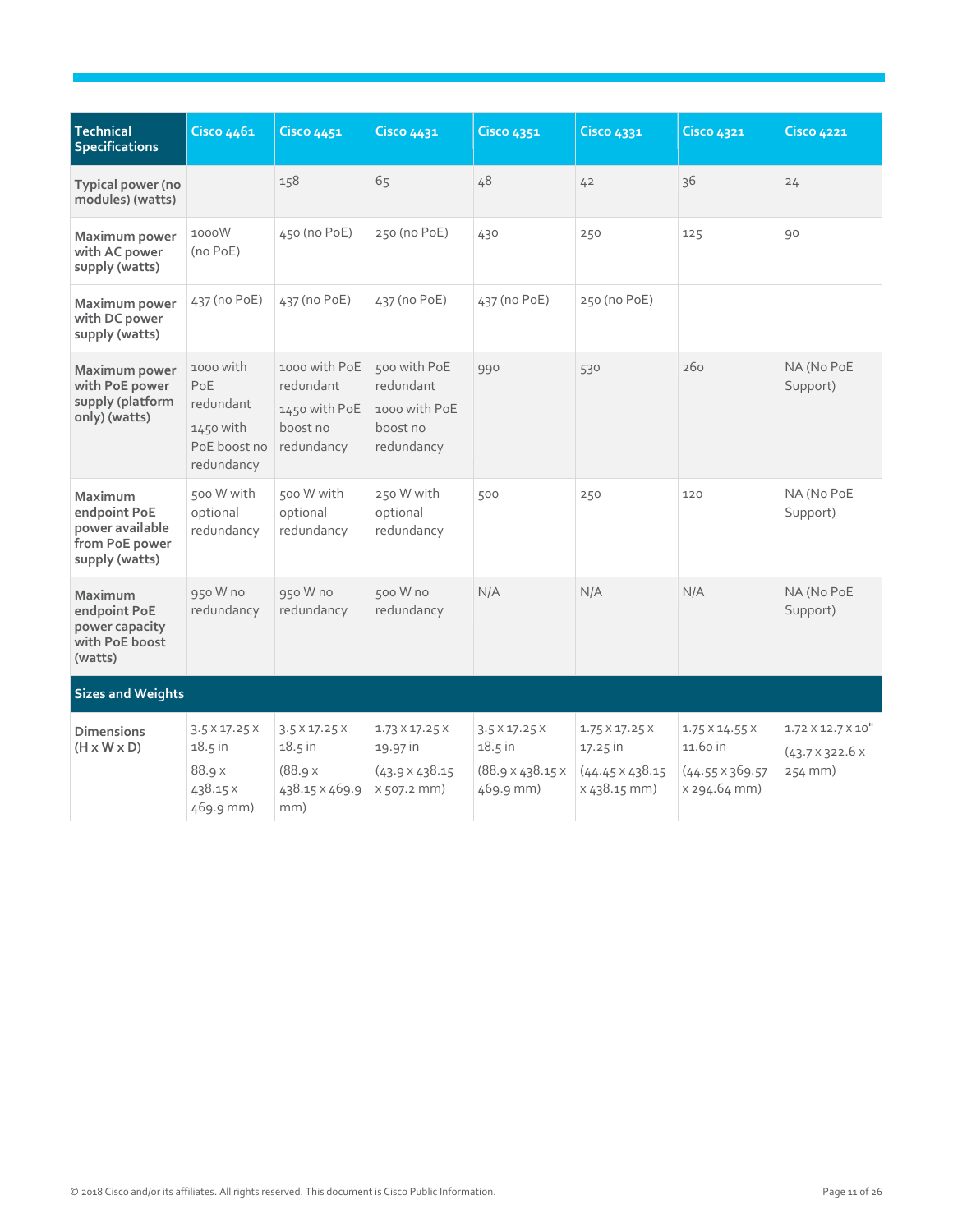| <b>Technical</b><br><b>Specifications</b>                                                  | Cisco 4461                            | <b>Cisco 4451</b>                                                                   | <b>Cisco 4431</b>                                                      | <b>Cisco 4351</b>                                                     | <b>Cisco 4331</b>                                        | <b>Cisco 4321</b>                                                          | <b>Cisco 4221</b>                                                                                                      |
|--------------------------------------------------------------------------------------------|---------------------------------------|-------------------------------------------------------------------------------------|------------------------------------------------------------------------|-----------------------------------------------------------------------|----------------------------------------------------------|----------------------------------------------------------------------------|------------------------------------------------------------------------------------------------------------------------|
| <b>External Power</b><br>Supply<br><b>Dimensions</b><br>$(H \times W \times D)$            | N/A                                   | N/A                                                                                 | N/A                                                                    | N/A                                                                   | N/A                                                      | $2.95 \times 1.18 \times$<br>6.10 in<br>$(75 \times 30 \times 155)$<br>mm) | 37 × 73 × 152<br>mm (Phihong<br>mfg PN:<br>AA90U-120A-<br>R)<br>36.5 x 67 x 155<br>mm (Delta mfg<br>PN: ADP90GR<br>BA) |
| <b>Shipping Box</b><br><b>Dimensions</b><br>$(H \times W \times D)$                        | $9.75 \times 22.25 \times$<br>$26$ in | $9.75 \times 22.25 \times$<br>26in<br>$(24.76 \times 56.51)$ $(24.76 \times 56.51)$ | $7.88 \times 22.25 \times$<br>28.75 in<br>$(200.2 \times 565.1 \times$ | $9.75 \times 22.25 \times$<br>$26$ in<br>$(24.76 \times 56.51 \times$ | 7.125 X 22.75 X<br>$22.5$ in<br>$(180.98 \times 577.85)$ | $7.0 \times 21.5 \times$<br>16.125 in<br>$(177.8 \times 546.1 \times$      | $4.13 \times 18.25 \times$<br>$12.94$ "<br>$(104.9 \times 463.6 \times$                                                |
|                                                                                            | $x 66.04$ mm)                         | $x 66.04$ mm)                                                                       | 730.25 mm)                                                             | 66.04 mm)                                                             | $x 571.5$ mm)                                            | 409.6 mm)                                                                  | 328.7 mm)                                                                                                              |
| Rack height                                                                                | 3 Rack Units<br>(3RU)                 | 2 Rack Units<br>(2RU)                                                               | 1 Rack Units<br>(1RU)                                                  | 2 Rack Units<br>(2RU)                                                 | 1 Rack Unit<br>(1RU)                                     | 1 Rack Unit<br>(1RU)                                                       | 1 Rack Unit<br>(1RU)                                                                                                   |
| Rack-mount<br>19in. (48.3 cm)<br><b>EIA</b>                                                | Included                              | Included                                                                            | Included                                                               | Included                                                              | Included                                                 | Included                                                                   | Optional                                                                                                               |
| Rack-mount 23in.<br>(58.4 cm) EIA                                                          | Optional                              | Optional                                                                            | Optional                                                               | Optional                                                              | Optional                                                 | N/A                                                                        | <b>NA</b>                                                                                                              |
| Wall-mount                                                                                 | <b>No</b>                             | No                                                                                  | Yes                                                                    | <b>No</b>                                                             | Yes                                                      | Mounting holes<br>under chassis                                            | Yes                                                                                                                    |
| Weight with 1,<br>450-WAC power<br>supply (no<br>modules)                                  |                                       | 28.8 lb (13.1<br>kg)                                                                | N/A                                                                    | 28.8 lb (13.1 kg)                                                     | N/A                                                      | N/A                                                                        | <b>NA</b>                                                                                                              |
| Weight with 1<br>1,000-WAC<br>power supply+ 1<br>PoE power<br>module (no other<br>modules) |                                       | $30.6$ lb<br>$(13.9 \text{ kg})$                                                    | N/A                                                                    | 29.0 lb (13.2 kg)                                                     | N/A                                                      | N/A                                                                        | <b>NA</b>                                                                                                              |
| Weight with AC<br>PS (no modules)                                                          |                                       | N/A                                                                                 | 18.5 lb (8.4 kg)                                                       | N/A                                                                   | 13.5 lb (6.2 kg)                                         | $7.7$ lb $(3.5$ kg) +<br>1.2 lb (0.66 kg)<br>external PS                   | 7.1 lb (3.22 kg)                                                                                                       |
| Weight with DC<br>PS (no modules)                                                          |                                       | 28.8lb (13.1kg)                                                                     | 28.8lb (13.1kg)                                                        | 28.8lb (13.1kg)                                                       | 13.5 lb (6.2 kg)                                         |                                                                            |                                                                                                                        |
| Weight with AC<br>PS with POE (no<br>modules)                                              |                                       | N/A                                                                                 | 18.6 lb (8.4 kg)                                                       | N/A                                                                   | $14.1$ lb $(6.4$ kg)                                     | N/A                                                                        | <b>NA</b>                                                                                                              |
| <b>Typical weight</b><br>(fully loaded with<br>modules)                                    |                                       | $42.7$ lb<br>$(19.4 \text{ kg})$                                                    | 22.4 lb (10.2 kg)                                                      | 37.7 lb (17.1 kg)                                                     | $16.1$ lb $(7.3$ kg)                                     | 9.14 lb (4.2 kg)<br>$+1.2$ lb<br>$(0.66 \text{ kg})$<br>external PS        | 8.11 lb (3.68kg)                                                                                                       |
| Packaging                                                                                  |                                       | $6.4$ lb (2.9 kg)                                                                   | 5.9 lb (2.7 kg)                                                        | $6.4$ lb (2.9 kg)                                                     | $4.6$ lb $(2.1$ kg)                                      | 2.2 lb (1 kg)                                                              | 1.28 lb (0.58kg)                                                                                                       |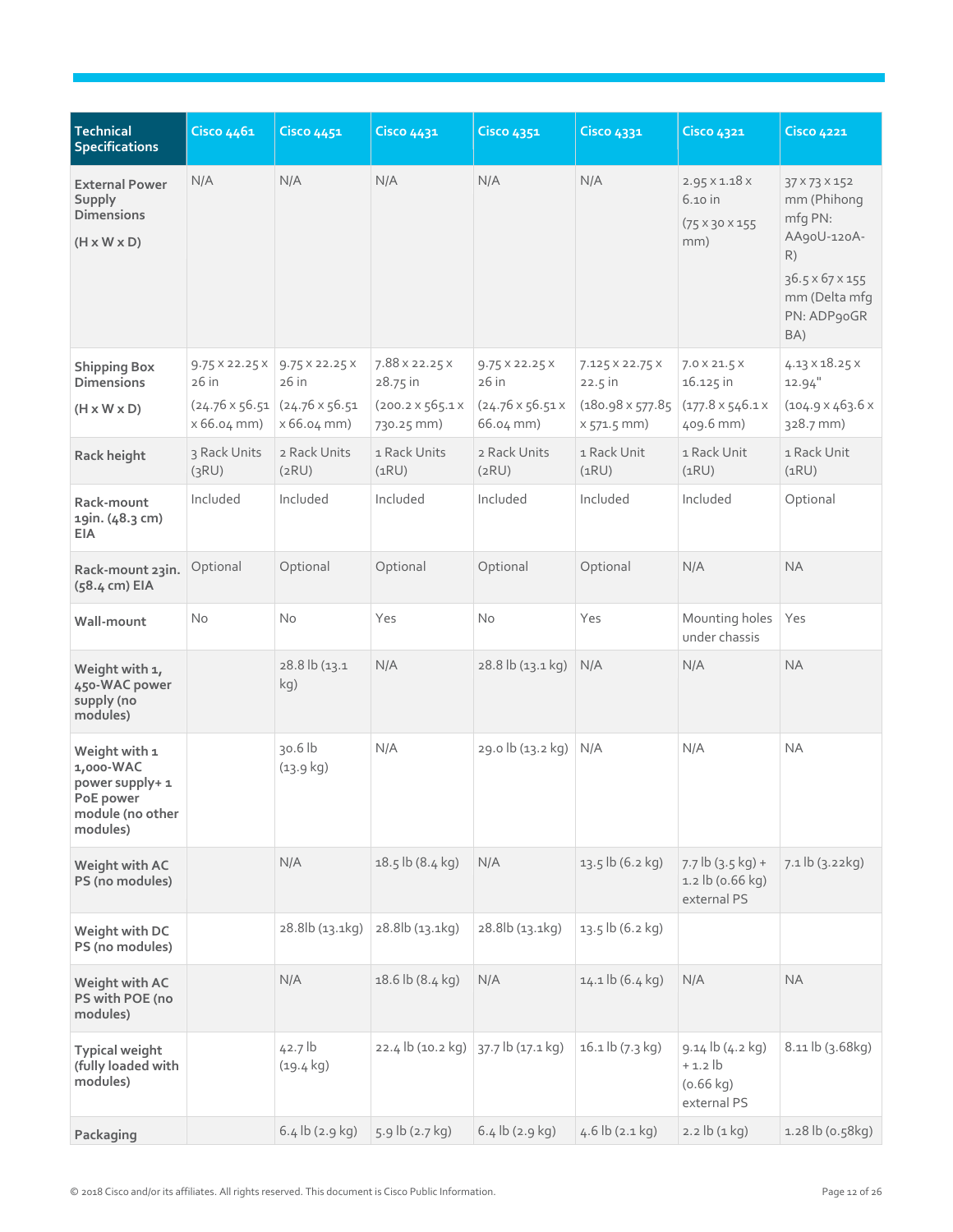| Technical<br><b>Specifications</b>                                                | Cisco 4461                                         | <b>Cisco 4451</b>                                                                 | <b>Cisco 4431</b>                                              | <b>Cisco 4351</b>                                              | Cisco 4331                                                                    | <b>Cisco 4321</b>                                              | <b>Cisco 4221</b>                                              |
|-----------------------------------------------------------------------------------|----------------------------------------------------|-----------------------------------------------------------------------------------|----------------------------------------------------------------|----------------------------------------------------------------|-------------------------------------------------------------------------------|----------------------------------------------------------------|----------------------------------------------------------------|
| Weight                                                                            |                                                    |                                                                                   |                                                                |                                                                |                                                                               |                                                                |                                                                |
| Airflow                                                                           | I/O side to<br>bezel side                          | I/O side to<br>bezel side                                                         | I/O side to<br>bezel side                                      | I/O side to<br>bezel side                                      | I/O side to<br>bezel side                                                     | Right I/O side to<br>Left I/O side                             | I/O side to<br>bezel side                                      |
| MTBF (Hours)                                                                      | 480770                                             | 480770                                                                            | 512970                                                         | 566310                                                         | 587250                                                                        | 593270                                                         | 593270                                                         |
| <b>Environmental Specifications</b>                                               |                                                    |                                                                                   |                                                                |                                                                |                                                                               |                                                                |                                                                |
| <b>Operating Conditions</b>                                                       |                                                    |                                                                                   |                                                                |                                                                |                                                                               |                                                                |                                                                |
| Temperature                                                                       | 32 to 104°F<br>(0 to 40°C)                         | 32 to 104°F<br>$(0 to 40^{\circ}C)$                                               | 32 to 104°F<br>$(0 to 40^{\circ}C)$                            | 32 to 104°F<br>$(0 to 40^{\circ}C)$                            | 32 to 104°F<br>( $0$ to $40^{\circ}$ C)                                       | 32 to 104°F<br>$(0 to 40^{\circ}C)$                            | 32 to 104°F<br>$(0 to 40^{\circ}C)$                            |
| Altitude<br>(China)                                                               | $0 - 6,560$ ft.<br>$(0 - 2,000 \text{ m})$         | $0 - 6,560$ ft.<br>$(0 - 2,000 \text{ m})$                                        | $0 - 6,560$ ft.<br>$(0 - 2,000 \text{ m})$                     | $0 - 6,560$ ft.<br>$(0 - 2,000 \text{ m})$                     | $0 - 6,560$ ft.<br>$(0 - 2,000 \text{ m})$                                    | $0 - 6,560$ ft.<br>$(0 - 2,000 \text{ m})$                     | $0 - 6,560$ ft.<br>$(0 - 2,000 \text{ m})$                     |
| Altitude<br>(Rest of the<br>world)                                                | $0 - 10,000$ ft.<br>$(0 - 3,050 \text{ m})$        | $0 - 10,000$ ft.<br>$(0 - 3,050 \text{ m})$                                       | $0 - 10,000$ ft.<br>$(0 - 3,050 \text{ m})$                    | $0 - 10,000$ ft.<br>$(0 - 3,050 \text{ m})$                    | $0 - 10,000$ ft.<br>$(0 - 3,050 \text{ m})$                                   | $0 - 10,000$ ft.<br>$(0 - 3,050 \text{ m})$                    | $0 - 10,000$ ft.<br>$(0 - 3,050 \text{ m})$                    |
| <b>Short Term</b><br>Temperature<br>upto 656oft per<br>NEBS GR-63-<br><b>CORE</b> | <b>NA</b>                                          | <b>NA</b>                                                                         | <b>NA</b>                                                      | <b>NA</b>                                                      | 32° to 131°<br>$(0^{\circ}$ to $55^{\circ}$ C)<br>(for ISR4331-DC<br>version) | <b>NA</b>                                                      | <b>NA</b>                                                      |
| <b>Relative humidity</b>                                                          | 5% to 85%                                          | 5% to 85%                                                                         | 5% to 85%                                                      | 5% to 85%                                                      | 5% to 85%                                                                     | 5% to 85%                                                      | 5% to 85%                                                      |
| Short-term<br>humidity                                                            | 5% to 90%,<br>$0.024$ kg<br>water/kg of<br>dry air | 5% to 90%,<br>not to exceed not to exceed<br>$0.024$ kg<br>water/kg of<br>dry air | 5% to 90%, not<br>to exceed 0.024<br>kg water/kg of<br>dry air | 5% to 90%, not<br>to exceed 0.024<br>kg water/kg of<br>dry air | 5% to 90%, not<br>to exceed 0.024<br>kg water/kg of<br>dry air                | 5% to 90%, not<br>to exceed 0.024<br>kg water/kg of<br>dry air | 5% to 90%, not<br>to exceed 0.024<br>kg water/kg of<br>dry air |
| Acoustics:<br>Sound pressure<br>(Typical/<br>maximum)                             | $50.6/73.1$ dBA                                    | 50.6/73.1 dBA                                                                     | 54.3/79.1 dBA                                                  | 50.6/73.1 dBA                                                  | 52.8/74.8 dBA                                                                 | $24.2/51.9$ dBA                                                | $28.5/53$ dBA                                                  |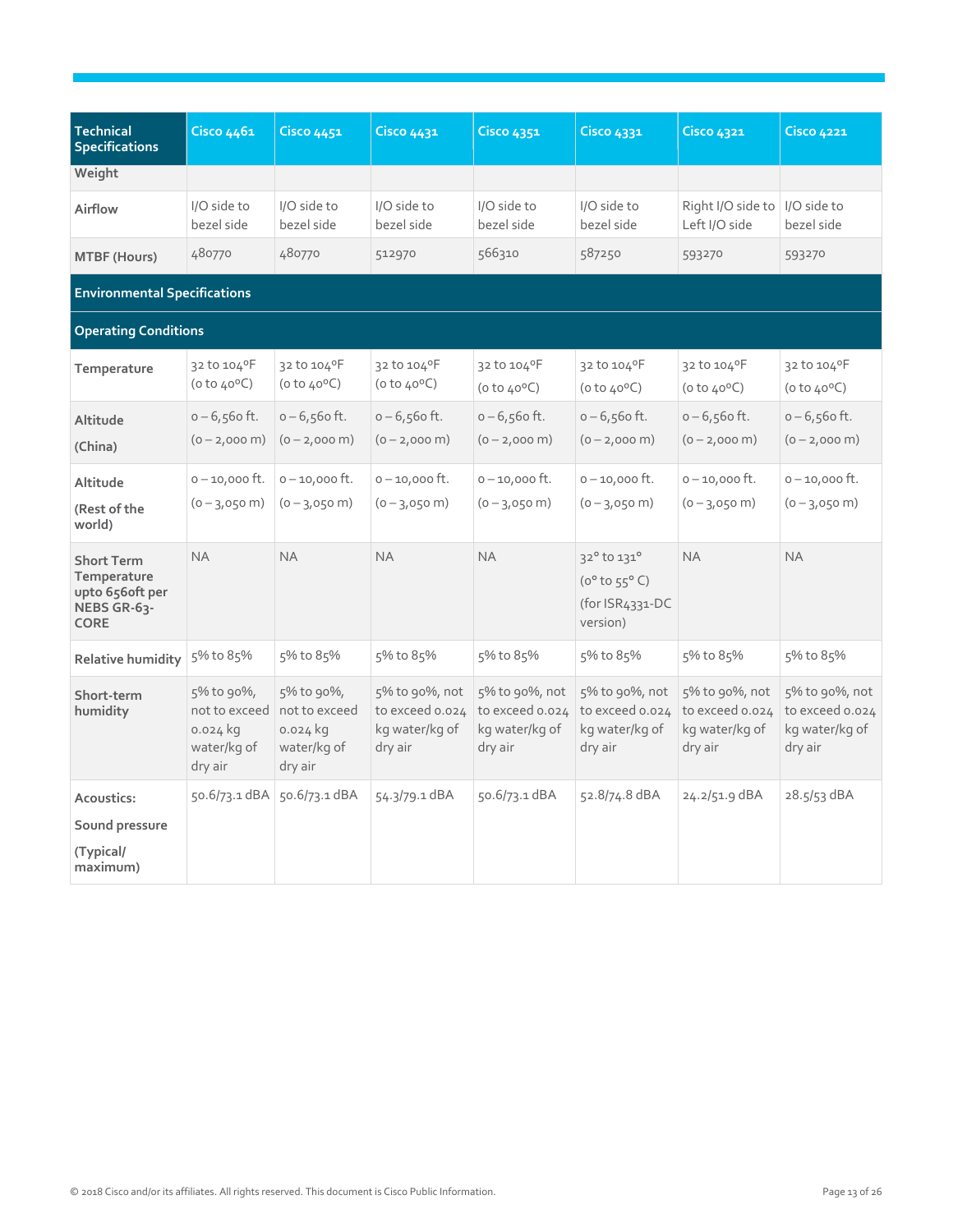| <b>Technical</b><br><b>Specifications</b>          | Cisco 4461                                                                                                                                                                                                                                   | <b>Cisco 4451</b>                                                                                                                                                                                                                           | <b>Cisco 4431</b>                                                                                                                                                                                            | <b>Cisco 4351</b>                                                                                                                                                                                                                    | Cisco 4331                                                                                                                                                                                                                                                                 | <b>Cisco 4321</b>                                                                                                                                                                                            | <b>Cisco 4221</b>                                                                                                                                                                                                        |
|----------------------------------------------------|----------------------------------------------------------------------------------------------------------------------------------------------------------------------------------------------------------------------------------------------|---------------------------------------------------------------------------------------------------------------------------------------------------------------------------------------------------------------------------------------------|--------------------------------------------------------------------------------------------------------------------------------------------------------------------------------------------------------------|--------------------------------------------------------------------------------------------------------------------------------------------------------------------------------------------------------------------------------------|----------------------------------------------------------------------------------------------------------------------------------------------------------------------------------------------------------------------------------------------------------------------------|--------------------------------------------------------------------------------------------------------------------------------------------------------------------------------------------------------------|--------------------------------------------------------------------------------------------------------------------------------------------------------------------------------------------------------------------------|
| Acoustics:<br>Sound power<br>(Typical/<br>maximum) | 58.2/78.8<br>dBA                                                                                                                                                                                                                             | 58.2/78.8 dBA                                                                                                                                                                                                                               | 57.2/80.8 dBA                                                                                                                                                                                                | 58.2/78.8 dBA                                                                                                                                                                                                                        | 61.2/81.6 dBA                                                                                                                                                                                                                                                              | 31.9/59.9 dBA                                                                                                                                                                                                | 41/68 dBA                                                                                                                                                                                                                |
| <b>Nonoperating Conditions</b>                     |                                                                                                                                                                                                                                              |                                                                                                                                                                                                                                             |                                                                                                                                                                                                              |                                                                                                                                                                                                                                      |                                                                                                                                                                                                                                                                            |                                                                                                                                                                                                              |                                                                                                                                                                                                                          |
| Temperature                                        | -40 to 158°F<br>$(-40 to 70°C)$                                                                                                                                                                                                              | $-40$ to $158$ <sup>o</sup> F<br>$(-40 \text{ to } 70^{\circ}\text{C})$                                                                                                                                                                     | -40 to 158°F<br>$(-40 to 70°C)$                                                                                                                                                                              | -40 to 158°F<br>$(-40 to 70°C)$                                                                                                                                                                                                      | -40 to 158°F<br>$(-40 to 70°C)$                                                                                                                                                                                                                                            | -40 to 158°F<br>$(-40 to 70°C)$                                                                                                                                                                              | -40 to 158°F<br>$(-40 to 70°C)$                                                                                                                                                                                          |
| Relative humidity                                  | 5% to 95%                                                                                                                                                                                                                                    | 5% to 95%                                                                                                                                                                                                                                   | 5% to 95%                                                                                                                                                                                                    | 5% to 95%                                                                                                                                                                                                                            | 5% to 95%                                                                                                                                                                                                                                                                  | 5% to 95%                                                                                                                                                                                                    | 5% to 95%                                                                                                                                                                                                                |
| Altitude                                           | 15,584ft<br>(4750m)                                                                                                                                                                                                                          | 15,584ft<br>(4750m)                                                                                                                                                                                                                         | 15,584ft<br>(4750m)                                                                                                                                                                                          | 15,584ft<br>(4750m)                                                                                                                                                                                                                  | 15,584ft<br>(4750m)                                                                                                                                                                                                                                                        | 15,584ft<br>(4750m)                                                                                                                                                                                          | 15,584ft<br>(4750m)                                                                                                                                                                                                      |
| <b>Regulatory and Compliance</b>                   |                                                                                                                                                                                                                                              |                                                                                                                                                                                                                                             |                                                                                                                                                                                                              |                                                                                                                                                                                                                                      |                                                                                                                                                                                                                                                                            |                                                                                                                                                                                                              |                                                                                                                                                                                                                          |
| Safety                                             | UL 60950-1<br>CAN/CSA<br>C <sub>22.2</sub> No.<br>60950-1<br>EN 60950-1<br>AS/NZS<br>60950-1<br>IEC 60950-1                                                                                                                                  | UL 60950-1<br>CAN/CSA<br>C <sub>22.2</sub> No.<br>60950-1<br>EN 60950-1<br>AS/NZS<br>60950-1<br>IEC 60950-1                                                                                                                                 | UL 60950-1<br>CAN/CSA C22.2<br>No. 60950-1<br>EN 60950-1<br>AS/NZS 60950-<br>$\mathbf{1}$<br>IEC 60950-1                                                                                                     | UL 60950-1<br>CAN/CSA C22.2<br>No. 60950-1<br>EN 60950-1<br>AS/NZS 60950-<br>$\mathbf{1}$<br>IEC 60950-1                                                                                                                             | UL 60950-1<br>CAN/CSA C22.2<br>No. 60950-1<br>EN 60950-1<br>AS/NZS 60950-<br>$\mathbf{1}$<br>IEC 60950-1                                                                                                                                                                   | UL 60950-1<br>CAN/CSA C22.2<br>No. 60950-1<br>EN 60950-1<br>AS/NZS 60950-<br>1<br>IEC 60950-1                                                                                                                | UL 60950-1<br>CAN/CSA C22.2<br>No. 60950-1<br>EN 60950-1<br>AS/NZS 60950-<br>1<br>IEC 60950-1                                                                                                                            |
| <b>EMC</b>                                         | 47 CFR, Part<br>15<br>ICES-003<br>Class A<br>EN55032<br>Class A<br>CISPR <sub>32</sub><br>Class A<br>AS/NZS<br>CISPR 32<br>Class A<br>VCCI V-3<br>CNS 13438<br>EN 300-386<br>EN 61000<br>(Immunity)<br>$EN$ 55024,<br>CISPR 24<br>KN22, KN24 | ICES-003 Class   ICES-003 Class<br>Α<br>EN55032 Class EN55032 Class<br>A<br>CISPR32 Class<br>Α<br><b>AS/NZS CISPR</b><br>32 Class A<br>VCCI V-3<br>CNS 13438<br>EN 300-386<br>EN 61000<br>(Immunity)<br>EN 55024,<br>CISPR 24<br>KN22, KN24 | 47 CFR, Part 15 47 CFR, Part 15<br>A<br>A<br>CISPR32 Class<br>A<br><b>AS/NZS CISPR</b><br>32 Class A<br>VCCI V-3<br>CNS 13438<br>EN 300-386<br>EN 61000<br>(Immunity)<br>EN 55024,<br>CISPR 24<br>KN22, KN24 | 47 CFR, Part 15<br>ICES-003 Class<br>A<br>EN55032 Class<br>Α<br>CISPR <sub>32</sub> Class<br>Α<br>AS/NZS CISPR<br>32 Class A<br>VCCI V-3<br>CNS 13438<br>EN 300-386<br>EN 61000<br>(Immunity)<br>EN 55024,<br>CISPR 24<br>KN22, KN24 | 47 CFR, Part 15<br>ICES-003 Class<br>A<br>EN55032 Class<br>Α<br>CISPR32 Class<br>A<br><b>AS/NZS CISPR</b><br>32 Class A<br>VCCI V-3<br>CNS 13438<br>EN 300-386<br>EN 61000<br>(Immunity)<br>EN 55024,<br>CISPR 24<br>KN22, KN24<br>EN 50121-1<br>EN61000-6-4<br>EN 50121-4 | ICES-003 Class<br>Α<br>EN55032 Class<br>Α<br>CISPR32 Class<br>Α<br><b>AS/NZS CISPR</b><br>32 Class A<br>VCCI V-3<br>CNS 13438<br>EN 300-386<br>EN 61000<br>(Immunity)<br>EN 55024,<br>CISPR 24<br>KN22, KN24 | ICES-003 Class<br>A<br>EN55032 Class<br>Α<br>CISPR <sub>32</sub> Class<br>Α<br><b>AS/NZS CISPR</b><br>32 Class A<br>VCCI V-3<br>CNS 13438<br>EN 300-386<br>EN 61000<br>(Immunity)<br>EN 55024,<br>CISPR 24<br>KN22, KN24 |
| Telecom                                            | T <sub>1</sub><br>IC CS-                                                                                                                                                                                                                     | T <sub>1</sub><br>IC CS-03:2004                                                                                                                                                                                                             | TIA-968-B<br>$CS-03$                                                                                                                                                                                         | TIA-968-B<br>$CS-03$                                                                                                                                                                                                                 | TIA-968-B<br>$CS-03$                                                                                                                                                                                                                                                       | TIA-968-B<br>$CS-03$                                                                                                                                                                                         | TIA-968-B<br>$CS-03$                                                                                                                                                                                                     |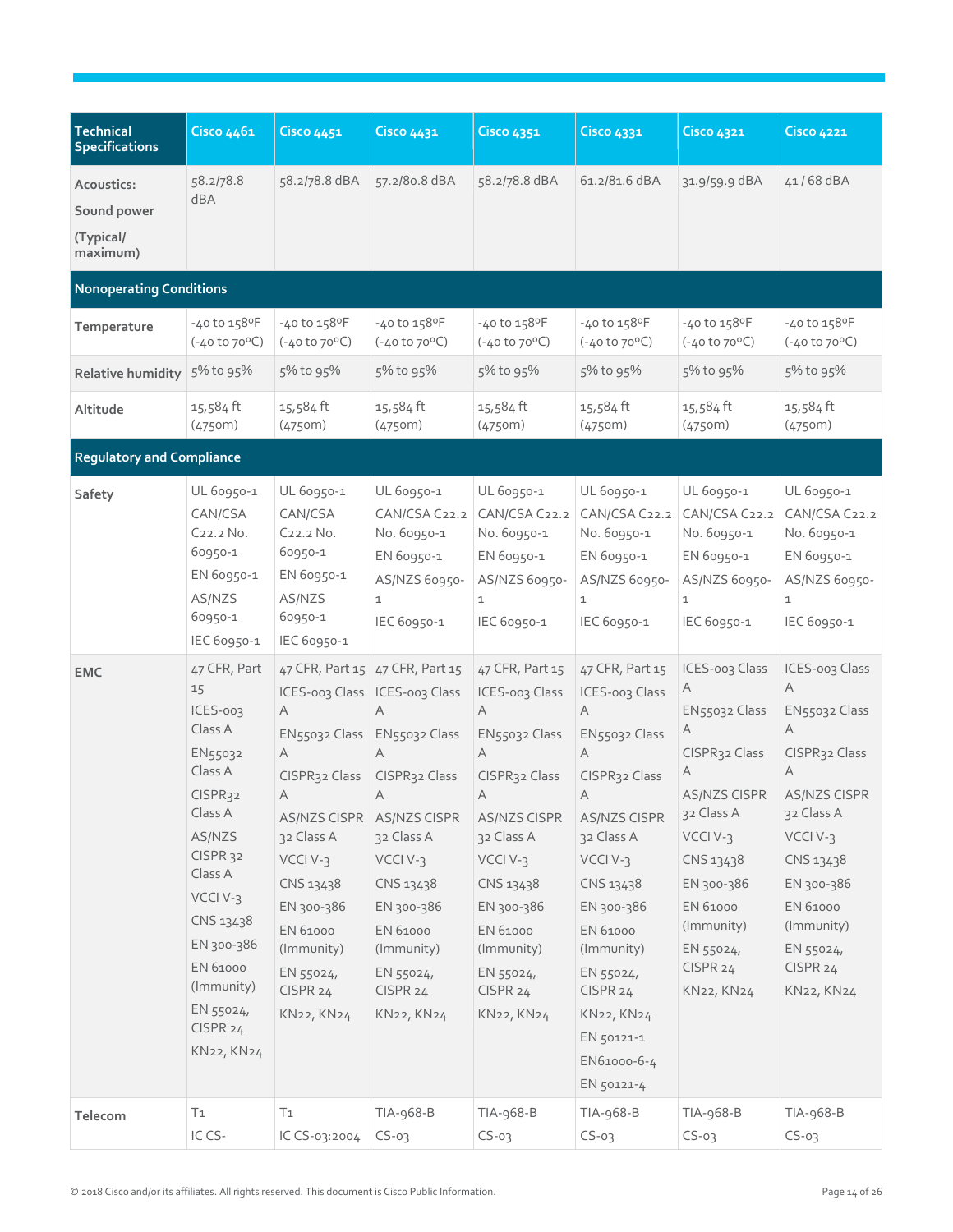| <b>Technical</b><br><b>Specifications</b> | Cisco 4461                                                                                                                                                                                                                                                                                                                                                                                                                                                                                                                                                     | <b>Cisco 4451</b>                                                                                                                                                                                                                                                                                                                                                                                                                                                                                                                | <b>Cisco 4431</b>                                                                                                                                                                                                                                                                          | <b>Cisco 4351</b>                                                                                                                                                                                                                                                                          | <b>Cisco 4331</b>                                                                                                                                                                                                                                                                          | <b>Cisco 4321</b>                                                                                                                                                                                                                                                                          | <b>Cisco 4221</b>                                                                                                                                                                                                                                                                          |
|-------------------------------------------|----------------------------------------------------------------------------------------------------------------------------------------------------------------------------------------------------------------------------------------------------------------------------------------------------------------------------------------------------------------------------------------------------------------------------------------------------------------------------------------------------------------------------------------------------------------|----------------------------------------------------------------------------------------------------------------------------------------------------------------------------------------------------------------------------------------------------------------------------------------------------------------------------------------------------------------------------------------------------------------------------------------------------------------------------------------------------------------------------------|--------------------------------------------------------------------------------------------------------------------------------------------------------------------------------------------------------------------------------------------------------------------------------------------|--------------------------------------------------------------------------------------------------------------------------------------------------------------------------------------------------------------------------------------------------------------------------------------------|--------------------------------------------------------------------------------------------------------------------------------------------------------------------------------------------------------------------------------------------------------------------------------------------|--------------------------------------------------------------------------------------------------------------------------------------------------------------------------------------------------------------------------------------------------------------------------------------------|--------------------------------------------------------------------------------------------------------------------------------------------------------------------------------------------------------------------------------------------------------------------------------------------|
|                                           | 03:2004<br>TIA-968-<br><b>B:2009</b><br><b>HKTA</b><br>2028:2010<br><b>HKTA</b><br>2017:2010<br>HKTA 2015:<br>2006<br>G.703:2001<br>ID0002:2007<br>IS6100:2004<br><b>DSPR</b> Gray<br>Book:2000<br><b>DSPR</b><br>Technical<br>Condition:<br>2004<br>E <sub>1</sub><br>AS/ACIF<br>S016: 2001<br>AS/ACIF<br>S038: 2001<br>G.703:2001<br>TBR 4:1995<br>TBR 12:1993<br>TBR 13:1996<br>RRA 2009-38<br>(RRL 2005-<br>96)<br><b>IDATS</b><br>DLCN:2011<br><b>IDA TS ISDN</b><br>PRA:2005<br>IS6100: 2004<br>PTC<br>220:2008<br>Ethernet<br>IEEE 802.3<br>ANSA X3.263 | TIA-968-<br>B:2009<br><b>HKTA</b><br>2028:2010<br><b>HKTA</b><br>2017:2010<br>HKTA 2015:<br>2006<br>G.703:2001<br>ID0002:2007<br>IS6100:2004<br><b>DSPR</b> Gray<br>Book:2000<br><b>DSPR</b><br>Technical<br>Condition:<br>2004<br>E1<br>AS/ACIF S016:<br>2001<br>AS/ACIF S038:<br>2001<br>G.703:2001<br>TBR 4:1995<br>TBR 12:1993<br>TBR 13:1996<br>RRA 2009-38<br>(RRL 2005-96)<br><b>IDATS</b><br>DLCN:2011<br><b>IDA TS ISDN</b><br>PRA:2005<br>IS6100: 2004<br>PTC 220:2008<br>Ethernet<br><b>IEEE 802.3</b><br>ANSA X3.263 | ANSI T1.101<br>ITU-T G.823,<br>G.824<br>IEEE 802.3<br><b>RTTE Directive</b><br>Homologation<br>requirements<br>vary by country<br>and interface<br>type. For<br>specific country<br>information,<br>refer to the<br>online<br>approvals data<br>base at:<br>https://www.cis<br>cofax.com/. | ANSI T1.101<br>ITU-T G.823,<br>G.824<br>IEEE 802.3<br><b>RTTE Directive</b><br>Homologation<br>requirements<br>vary by country<br>and interface<br>type. For<br>specific country<br>information,<br>refer to the<br>online<br>approvals data<br>base at:<br>https://www.cis<br>cofax.com/. | ANSI T1.101<br>ITU-T G.823,<br>G.824<br>IEEE 802.3<br><b>RTTE Directive</b><br>Homologation<br>requirements<br>vary by country<br>and interface<br>type. For<br>specific country<br>information,<br>refer to the<br>online<br>approvals data<br>base at:<br>https://www.cis<br>cofax.com/. | ANSI T1.101<br>ITU-T G.823,<br>G.824<br>IEEE 802.3<br><b>RTTE Directive</b><br>Homologation<br>requirements<br>vary by country<br>and interface<br>type. For<br>specific country<br>information,<br>refer to the<br>online<br>approvals data<br>base at:<br>https://www.cis<br>cofax.com/. | ANSI T1.101<br>ITU-T G.823,<br>G.824<br>IEEE 802.3<br><b>RTTE Directive</b><br>Homologation<br>requirements<br>vary by country<br>and interface<br>type. For<br>specific country<br>information,<br>refer to the<br>online<br>approvals data<br>base at:<br>https://www.cis<br>cofax.com/. |
| <b>Cisco IOS XE Software</b>              |                                                                                                                                                                                                                                                                                                                                                                                                                                                                                                                                                                |                                                                                                                                                                                                                                                                                                                                                                                                                                                                                                                                  |                                                                                                                                                                                                                                                                                            |                                                                                                                                                                                                                                                                                            |                                                                                                                                                                                                                                                                                            |                                                                                                                                                                                                                                                                                            |                                                                                                                                                                                                                                                                                            |
| Protocols                                 |                                                                                                                                                                                                                                                                                                                                                                                                                                                                                                                                                                | IPv4, IPv6, static routes, Routing Information Protocol Versions 1 and 2 (RIP and RIPv2), Open Shortest Path First<br>(OSPF), Enhanced IGRP (EIGRP), Border Gateway Protocol (BGP), BGP Router Reflector, Intermediate System-to-<br>Intermediate System (IS-IS), Multicast Internet Group Management Protocol Version 3 (IGMPv3), Protocol Independent<br>Multicast sparse mode (PIM SM), PIM Source Specific Multicast (SSM), RSVP, CDP, ERSPAN, IPSLA, Call Home, EEM,                                                        |                                                                                                                                                                                                                                                                                            |                                                                                                                                                                                                                                                                                            |                                                                                                                                                                                                                                                                                            |                                                                                                                                                                                                                                                                                            |                                                                                                                                                                                                                                                                                            |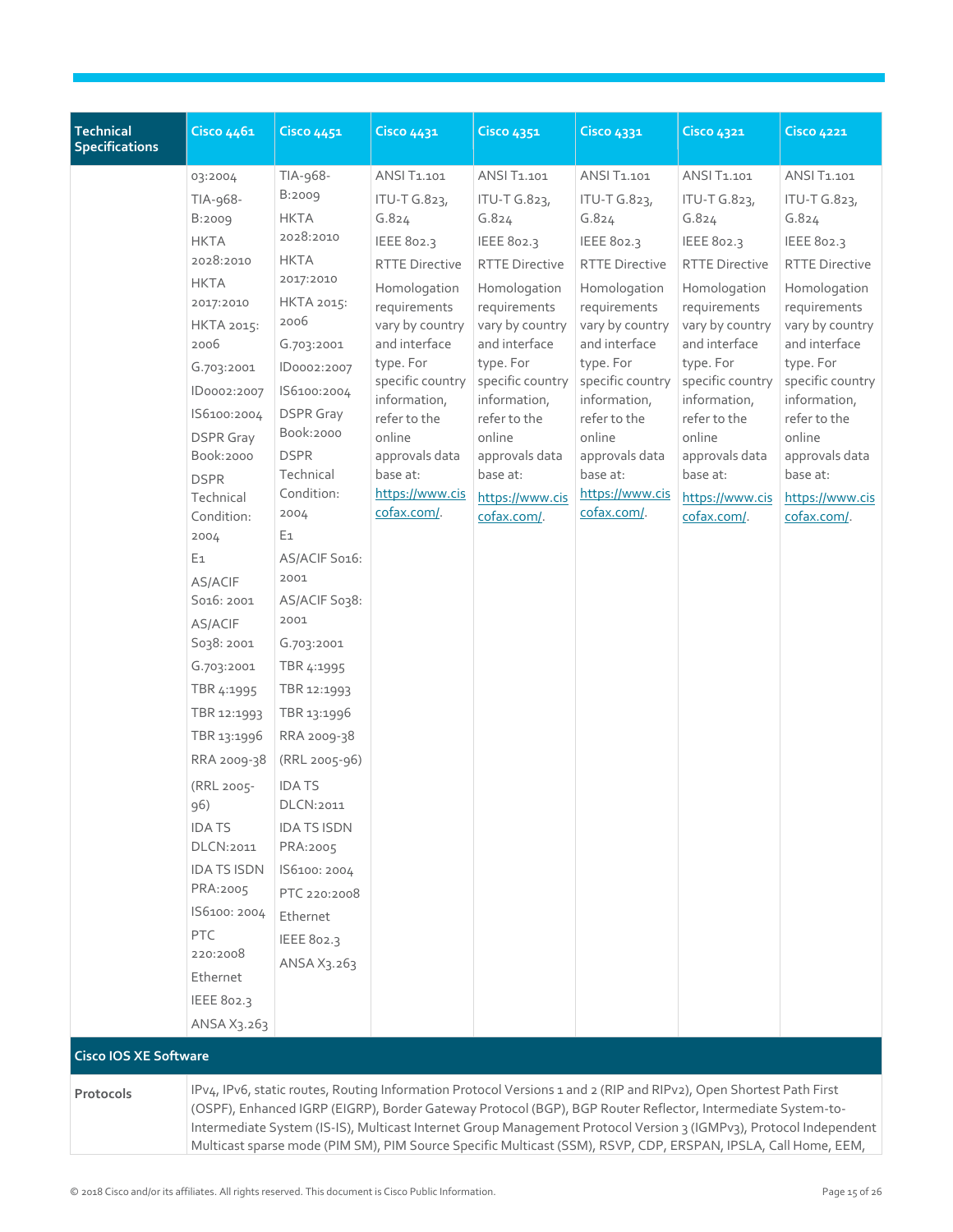| Technical<br><b>Specifications</b> | Cisco 4461                                                                                                                                                                                                                                                                                                                    | <b>Cisco 4451</b>                                                                                                                                                                                                                                                                                                             | Cisco 4431 | Cisco 4351                                                                                                                                                                        | Cisco 4331 | <b>Cisco 4321</b> | <b>Cisco 4221</b> |  |
|------------------------------------|-------------------------------------------------------------------------------------------------------------------------------------------------------------------------------------------------------------------------------------------------------------------------------------------------------------------------------|-------------------------------------------------------------------------------------------------------------------------------------------------------------------------------------------------------------------------------------------------------------------------------------------------------------------------------|------------|-----------------------------------------------------------------------------------------------------------------------------------------------------------------------------------|------------|-------------------|-------------------|--|
|                                    |                                                                                                                                                                                                                                                                                                                               | IKE, ACL, EVC, DHCP, FR, DNS, LISP, OTV <sup>6</sup> , HSRP, RADIUS, AAA, AVC, Distance Vector Multicast Routing Protocol<br>(DVMRP), IPv4-to-IPv6 Multicast, MPLS, Layer 2 and Layer 3 VPN, IP sec, Layer 2 Tunneling Protocol Version 3<br>(L2TPv3), Bidirectional Forwarding Detection (BFD), IEEE802.1ag, and IEEE802.3ah |            |                                                                                                                                                                                   |            |                   |                   |  |
| Encapsulations                     | Generic routing encapsulation (GRE), Ethernet, 8o2.1q VLAN, Point-to-Point Protocol (PPP), Multilink Point-to-Point<br>Protocol (MLPPP), Frame Relay, Multilink Frame Relay (MLFR) (FR.15 and FR.16), High-Level Data Link Control (HDLC),<br>Serial (RS-232, RS-449, X.21, V.35, and EIA-530), and PPP over Ethernet (PPPoE) |                                                                                                                                                                                                                                                                                                                               |            |                                                                                                                                                                                   |            |                   |                   |  |
| Traffic<br>management              | QoS, Class-Based Weighted Fair Queuing (CBWFQ), Weighted Random Early Detection (WRED), Hierarchical QoS,<br>Policy-Based Routing (PBR), Performance Routing, and NBAR.                                                                                                                                                       |                                                                                                                                                                                                                                                                                                                               |            |                                                                                                                                                                                   |            |                   |                   |  |
| Cryptographic<br>Algorithms        |                                                                                                                                                                                                                                                                                                                               |                                                                                                                                                                                                                                                                                                                               |            | Encryption: DES, 3DES, AES-128 or AES-256 (in CBC and GCM modes); Authentication: RSA (748/1024/2048 bit),<br>ECDSA (256/384 bit); Integrity: MD5, SHA, SHA-256, SHA-384, SHA-512 |            |                   |                   |  |

## Services plane: Enabling the Branch-in-a-Box

All Cisco ISR 4000 routers contain processing cores built-in as standard to allow full-featured services to run on-board. This includes the full-featured Cisco WAAS engine that provides application acceleration and highly responsive virtual desktop experience. The technology is known as Cisco Service Containers and it uses a standard hypervisor to allow x64 based applications to run.

The 4000 series routers can be fitted with Solid State Drives (SSD) and server cards for local storage and computing capability. The Cisco UCS-E server cards are available with 8-core Intel Xeon processors with up to 48GB of high speed DDR3 memory and three drives built in offering RAID 0, 1 and 5. This immense amount of compute power can eliminate the need for any dedicated servers at branch sites. UCS-E cards can be configured and managed using VMware vCenter and pooled with Data Center compute resources.

 $^6$  Supported only on the 4451 for Bandwidths <100Mbps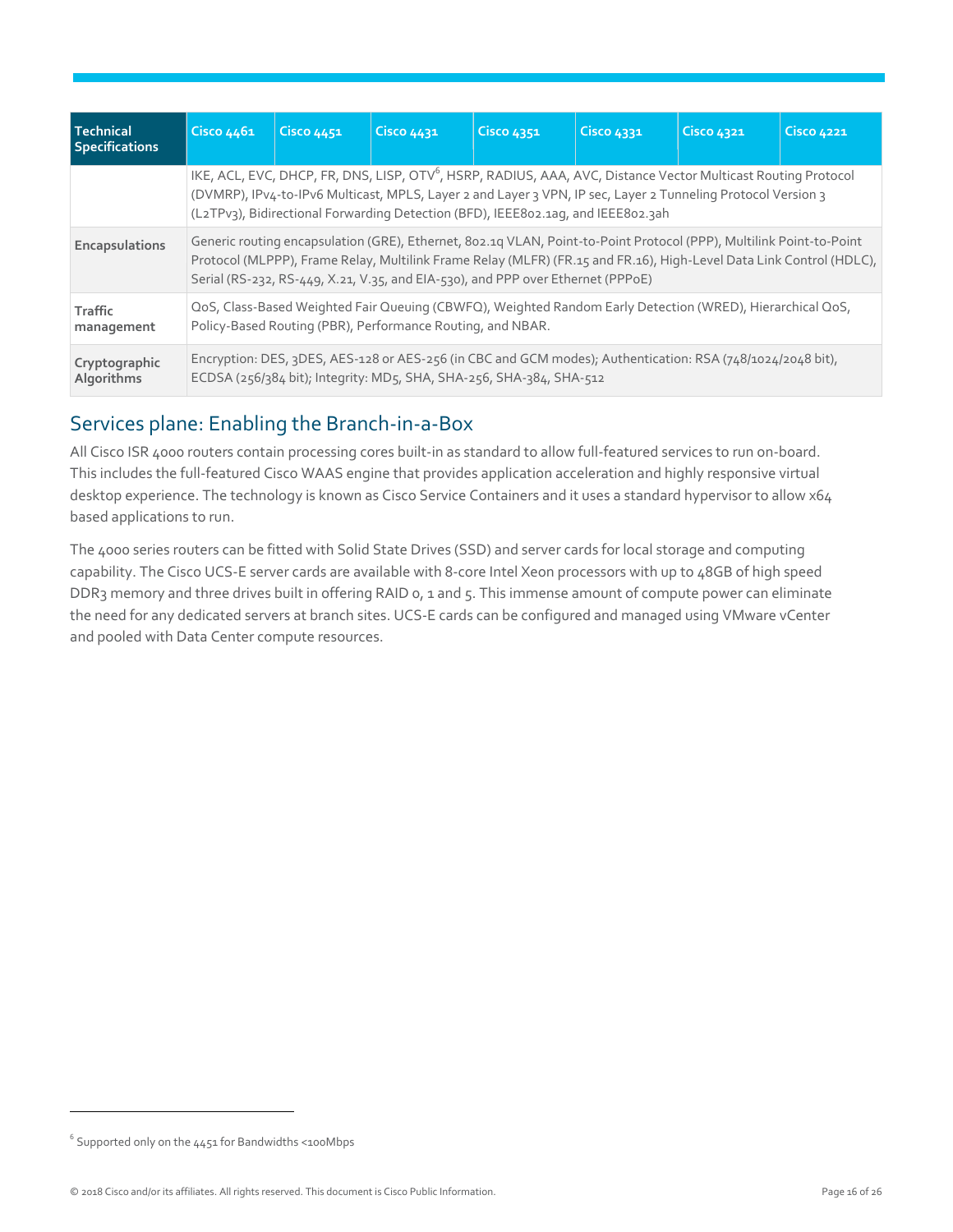## Software Subscription through DNA Licensing

The ISR4000 series supports software based subscription using DNA based licensing. Three DNA based software subscription licenses are available for the WAN portfolio: DNA Essentials, DNA Advantage and Cisco ONE Advantage allowing customers to have a single unified solution that spans across the ISR4000 series routers and its ASR1000 and ISR1000 counterparts

The license tiers are structured to support the growth in business needs enabling the customer to move from basic functionality using the DNA Essentials to full-functionality with the DNA Advantage and expanding that to include WAN Optimization and Analytics on the Cisco ONE Advantage. This provides complete flexibility to move the same license across end-points based on growing network and security requirements, growth in bandwidth based on user and application growth at the sites as also the ability to change the management of the platform from on-prem to cloud or vice-versa.

DNA Licenses are supported for all ISR4000 platforms using the Cisco DNA Center, the controller and analytics platform at the heart of Cisco's intent-based network. For more information on the DNA Center and supported platforms, please refer t[o https://www.cisco.com/c/en/us/products/cloud-systems-management/dna-center/index.html](https://www.cisco.com/c/en/us/products/cloud-systems-management/dna-center/index.html)

## Enterprise NFV on ISR4000

Built to reduce costs without compromising vital network services, the UCS E-Series router-integrated branch blade servers provide support for a Virtualization-ready and Application-centric platform that can be seamlessly integrated on the ISR4000 platform. Customers can now install virtualized applications on the ISR4000 routers through the Cisco Enterprise NFV Infrastructure Software (NFVIS) – a virtualization infrastructure that integrates full VM lifecycle management, monitoring, device programmability, and service chaining in a single, installable package. For more information on Enterprise NFV and NFVIS, please refer to the link a[t https://www.cisco.com/c/en/us/solutions/enterprise](https://www.cisco.com/c/en/us/solutions/enterprise-networks/enterprise-network-functions-virtualization-nfv/index.html#~stickynav=2)[networks/enterprise-network-functions-virtualization-nfv/index.html#~stickynav=2](https://www.cisco.com/c/en/us/solutions/enterprise-networks/enterprise-network-functions-virtualization-nfv/index.html#~stickynav=2)

## Support for DC Power

ISR4000 platforms support both DC and AC Power Supplies as options. Specifically, the ISR 4331 has two separate product SKU's – the ISR4331/K9 and the ISR4331-DC/K9 which support AC and DC Power respectively, The ISR4400 can independently support an AC or a DC Power supply on the same chassis. While the 4300 supports between 24V and 60Vdc, the 4400 supports between 48V and 60Vdc. The 4331 provides for upto 250W of power rating while the 4400 provides upto 437W. It is important to note that when DC Power supplies are installed on the router, PoE based modules may not be used.

More details about the DC Power supplies and its capabilities can be found at the below url [https://www.cisco.com/c/en/us/td/docs/routers/access/4400/hardware/installation/guide4400-](https://www.cisco.com/c/en/us/td/docs/routers/access/4400/hardware/installation/guide4400-4300/C4400_isr/FRUs_Modules.html#49534) [4300/C4400\\_isr/FRUs\\_Modules.html#49534](https://www.cisco.com/c/en/us/td/docs/routers/access/4400/hardware/installation/guide4400-4300/C4400_isr/FRUs_Modules.html#49534)

## Product Performance and Scalability

The Cisco 4000 Family is built on a multicore CPU architecture. It runs modular Cisco IOS XE Software, which allows the platform to use to full advantage a distributed multicore architecture. The architecture of the Cisco 4000 separates control- and data-plane operations and integrates an industry-first services plane. This design delivers full-featured integrated services up to Layer 7 at high performance with the ability to deliver application-aware network services while maintaining a stable platform and a high level of performance during periods of heavy network traffic.

The ISR 4000 consists of 3 series of Routers – the ISR 4400 series, the 4300 series and ISR 4200 series whose performance levels maybe represented by the chart below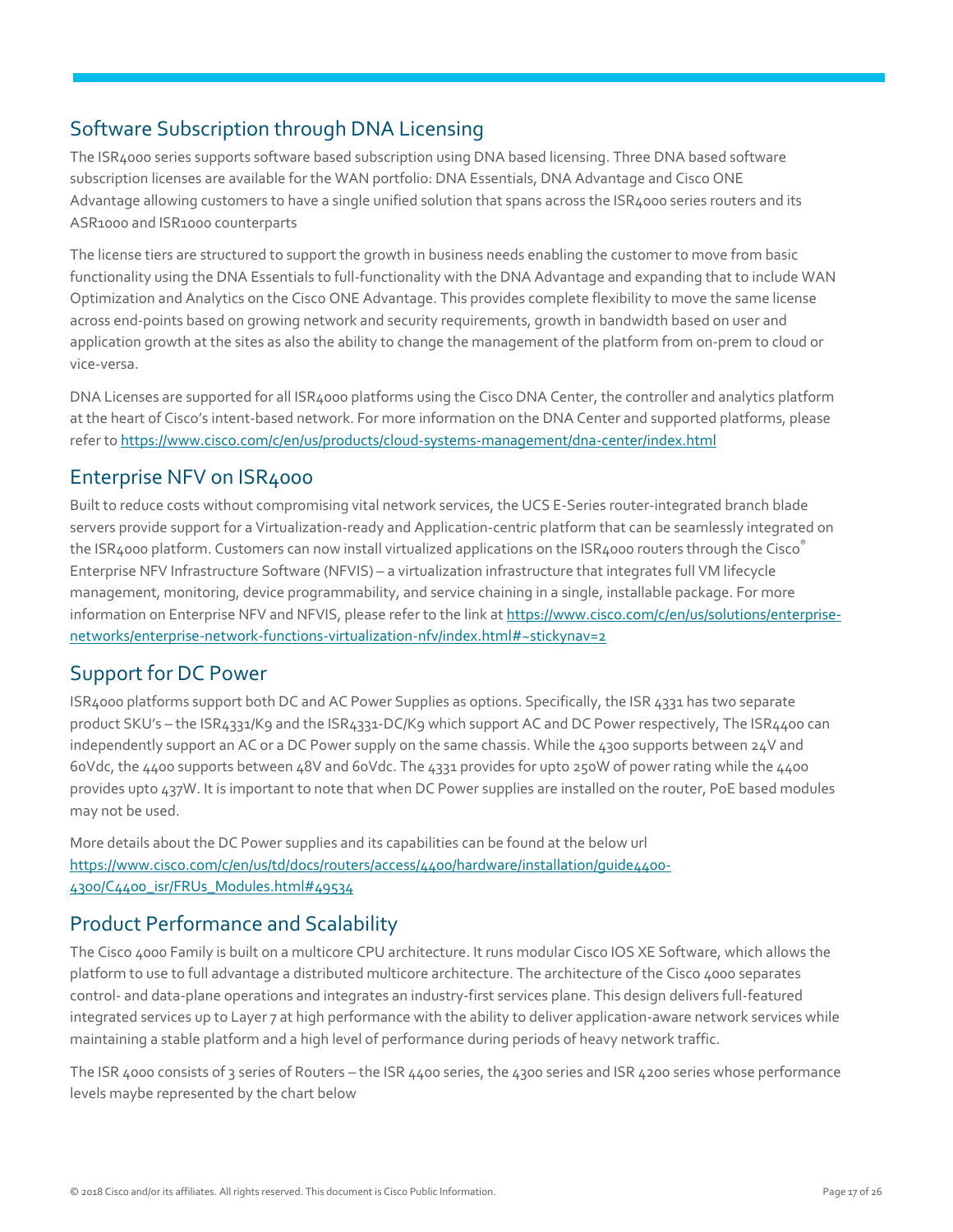

Common for the new 4000 Family is that all platforms come with fixed maximum performance levels. One fixed base performance level is delivered as factory default with an optional performance-on-demand license to increase the base forwarding throughput. This scenario enables deployment in high-speed WAN environments through performance-ondemand licensing to double or, for one of the platforms, triple the router capacity without any hardware upgrades.

All 4000 platforms have their fixed performance levels set well within actual capacity, with the result that performance does not necessarily degrade when a service is added to the configuration. This setup provides a deterministic performance, eliminating a network administrator's guesswork when planning for new services.

For a more detailed document on ISR 4000 Series Performance and Platform Scalability, please refer to the Performance Whitepaper a[t https://www.cisco.com/c/en/us/products/collateral/routers/4000-series-integrated-services-routers](https://www.cisco.com/c/en/us/products/collateral/routers/4000-series-integrated-services-routers-isr/white-paper-c11-734550.html)[isr/white-paper-c11-734550.html](https://www.cisco.com/c/en/us/products/collateral/routers/4000-series-integrated-services-routers-isr/white-paper-c11-734550.html)

#### **ISR 4000 Boost License**

In addition to the Performance License, customers may now order a Booster (or Boost) License that allows the router to perform between five or more times than that of the throughput with Performance License. In contrast to the deterministic performance described above, in the Booster mode, the router does not provide the deterministic level of performance as provided when operating with the default license or with the Performance license.

The Boost License provides a license tier above the Performance License allowing customers to completely remove the ISR4000's performance limiters. This will make the ISR 4000 platforms perform at entirely new performance levels, allowing for 4+ Gbps of IP Routing (CEF) performance on the 4400 series ISRs. For deployments using encryption, IPSec throughput with AES 256 increases to 250Mbps on the lowest platform up to 10Gbps on the ISR4461.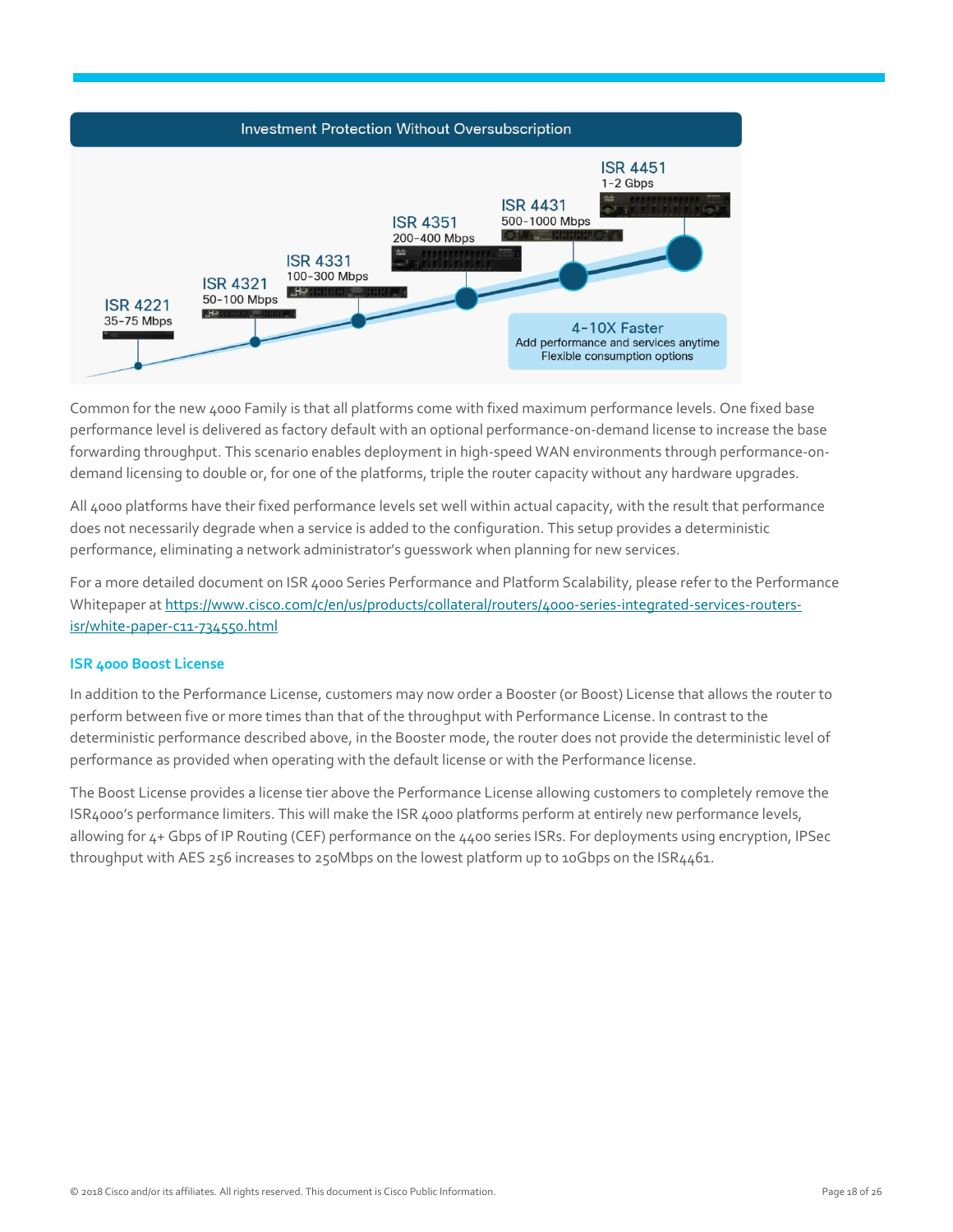## <span id="page-18-0"></span>ISR 4000 Interfaces and Modules Support

The Cisco 4000 Series Integrated Services Routers (ISRs) are modular routers with LAN and WAN connectivity. The routers provide for Network Interface Module (NIM) slots and Enhanced service module (SM-X) slots offering a rich set of Modules, such as LAN, WAN and Wireless Interfaces plus a range of Compute engines for embedded services

For the complete list of supported modules on the ISR4000 Series refer to the Interfaces and Modules sheet at [https://www.cisco.com/c/en/us/products/routers/4000-series-integrated-services-routers-isr/relevant-interfaces-and](https://www.cisco.com/c/en/us/products/routers/4000-series-integrated-services-routers-isr/relevant-interfaces-and-modules.html)[modules.html.](https://www.cisco.com/c/en/us/products/routers/4000-series-integrated-services-routers-isr/relevant-interfaces-and-modules.html)

## Software defined WAN with the ISR4000 Series

The ISR 4000 series is optimized for the Software Defined WAN (SD-WAN). For enterprises this means that business critical applications run faster, with more reliability and reduced Operational Expenditure (OpEx). The SDWAN achieves this by making all branches and Data Centers have the ability to monitor, control, move and report on streams of application data such as specific web (HTTP) traffic for example. The ISR 4000 series has deep packet inspection capability and can accurately identify and control thousands of different applications including custom in-house enterprise applications.

The entire SD-WAN implementation on the ISR4000 is maybe implemented by managing the end device either from the Cloud or On-Premise through ascending levels of throughput based licenses. All licenses that support SD-WAN, whether On-Premise or on Cloud are all enabled using Subscription Licenses. These subscription licenses enable all customers to seamlessly transition between On-Premise and Cloud management as needed. The license tiers are structured to support the growth in business needs through simple subscriptions that help simplify the journey to intent-based networking for the WAN.

The SDWAN subscriptions are aligned across three subscription licenses of **DNA Essentials**, **DNA Advantage and Cisco ONE Advantage,** each expanding functionally**.** The **DNA Essentials** covers all types of connectivity & router life cycle management, support for Network & application visibility coupled with basic premise and transport security. The **DNA Advantage** provides for Advanced WAN topologies, Application aware policies supported by enhanced network security. The **Cisco ONE Advantage** provides for Cloud connectivity with unlimited segmentation, Advanced Application optimization & Network Analytics, secured by advanced threat protection

For more information on Cisco SDWAN please refer to [https://www.cisco.com/c/en/us/products/software/one-wan](https://www.cisco.com/c/en/us/products/software/one-wan-subscription/index.html)[subscription/index.html](https://www.cisco.com/c/en/us/products/software/one-wan-subscription/index.html)

The benefits are immense;

- 1. Business-critical applications no longer have to contend each other or with traffic that should be served on best effort basis.
- 2. The Enterprise network becomes more reliable because multiple paths can be used.
- 3. Costs are greatly reduced because dual MPLS links can be replaced with a mix of MPLS and Internet.
- 4. The time to bring up new remote sites is dramatically reduced because the SD-WAN supports rapidly deployed DSL and 3G/4G LTE connections as easily as MPLS.
- 5. Security is assured across these connections using a zero-touch secure VPN technology used by governments and finance organizations worldwide.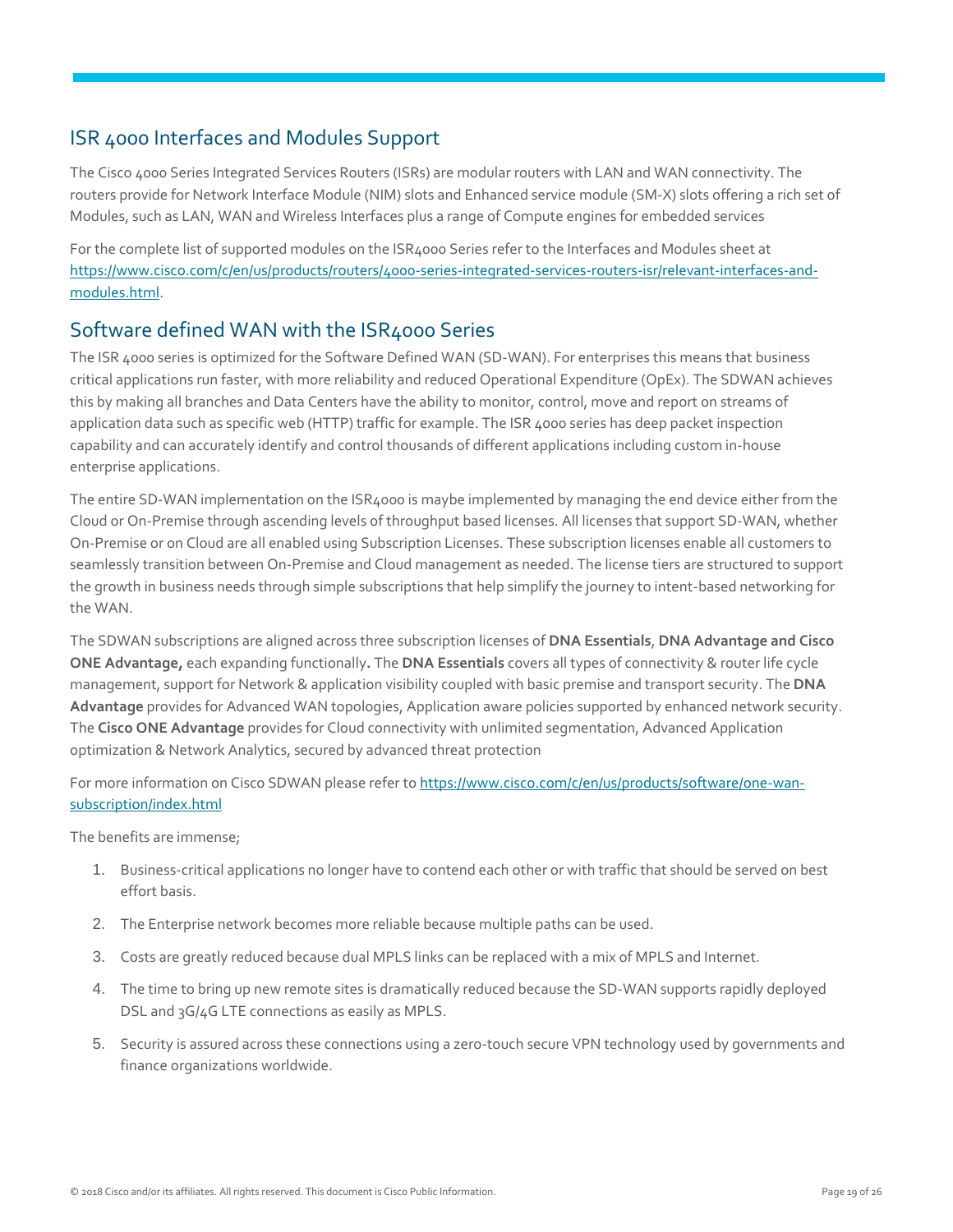From a platform perspective, the ISR 4000 series has

- 1. Separated control and data planes for Denial of Service (DoS) attack prevention and Intrusion Prevention System (IPS) and firewall capability built-in.
- 2. SaaS applications can have content locally cached. The caching is automatic and peers directly with Akamai technology to obtain intelligence.
- 3. Application performance speed is greatly increased using in-built application acceleration technology that can locally cache at a byte-level.

## Cisco Security Solutions for the ISR4000 Series

#### **Cisco WAN MACsec,**

Cisco routers support a wide-range of ever enhancing security features on the ISR4000 routers. Cisco WAN MACsec is supported on the ISR4000 series routers using the NIM-2GE-CU-SFP module. WAN MACsec provides a line-rate network encryption solution over Layer 2 Ethernet transport services and can be leveraged outside campus networks, whether it be over Metro Ethernet transport or Data Center Interconnect (DCI) links. MACsec also secures WAN connections that are leveraging Ethernet as the link-layer media. For more information refer to the whitepaper at <https://www.cisco.com/c/dam/en/us/td/docs/solutions/CVD/Aug2016/WP-WAN-MACsecDep-Aug2016.pdf>

#### **Cisco Encrypted Threat Analytics**

The rapid rise in encrypted traffic is changing the threat landscape. As more businesses become digital, a significant number of services and applications are using encryption as the primary method of securing information. Encrypted Threat Analytics (ETA) is a functionality that allows customers to do cryptographic assessments and identify malware communications in encrypted traffic through passive monitoring. Using information about events that occur inside of a flow or intraflow telemetry to identify malware communication in encrypted traffic means Encrypted Traffic Analytics can maintain the integrity of the encrypted flow without the need for bulk decryption. For more information and platform support refer t[o https://www.cisco.com/c/dam/en/us/solutions/collateral/enterprise-networks/enterprise-network](https://www.cisco.com/c/dam/en/us/solutions/collateral/enterprise-networks/enterprise-network-security/nb-09-encrytd-traf-anlytcs-wp-cte-en.pdf)[security/nb-09-encrytd-traf-anlytcs-wp-cte-en.pdf](https://www.cisco.com/c/dam/en/us/solutions/collateral/enterprise-networks/enterprise-network-security/nb-09-encrytd-traf-anlytcs-wp-cte-en.pdf)

#### **Cisco Snort IPS and Cisco Umbrella Branch**

Cisco® Snort® IPS for Cisco 4000 Series Integrated Services Routers (ISRs) offers a lightweight threat defense solution that uses industry-recognized Snort open-source Intrusion Prevention System (IPS) technology. It is perfect for customers who are looking for a cost-effective solution that provides one box for both advanced routing capabilities and integrated threat defense security to help comply with regulatory requirements.

Cisco Umbrella Branch is a cloud-delivered security service for the Cisco Integrated Services Router (ISR). It provides the first layer of defense against threats at branch offices. And it offers the simplest, fastest way to protect every device on your branch network. You gain visibility and enforcement at the DNS layer, so you can block requests to malicious domains and IPs before a connection is ever made.

When enabling MACsec, you will need to procure the Security and HSEC licenses to stay within the limits of federal export control regulations. When customers wish to enable ETA, the Security (SEC) license needs to be enabled. Enabling Snort needs a Security (SEC) license and a signature subscription license. Enabling Cisco Umbrella Branch needs an Umbrella Branch license and a subscription license.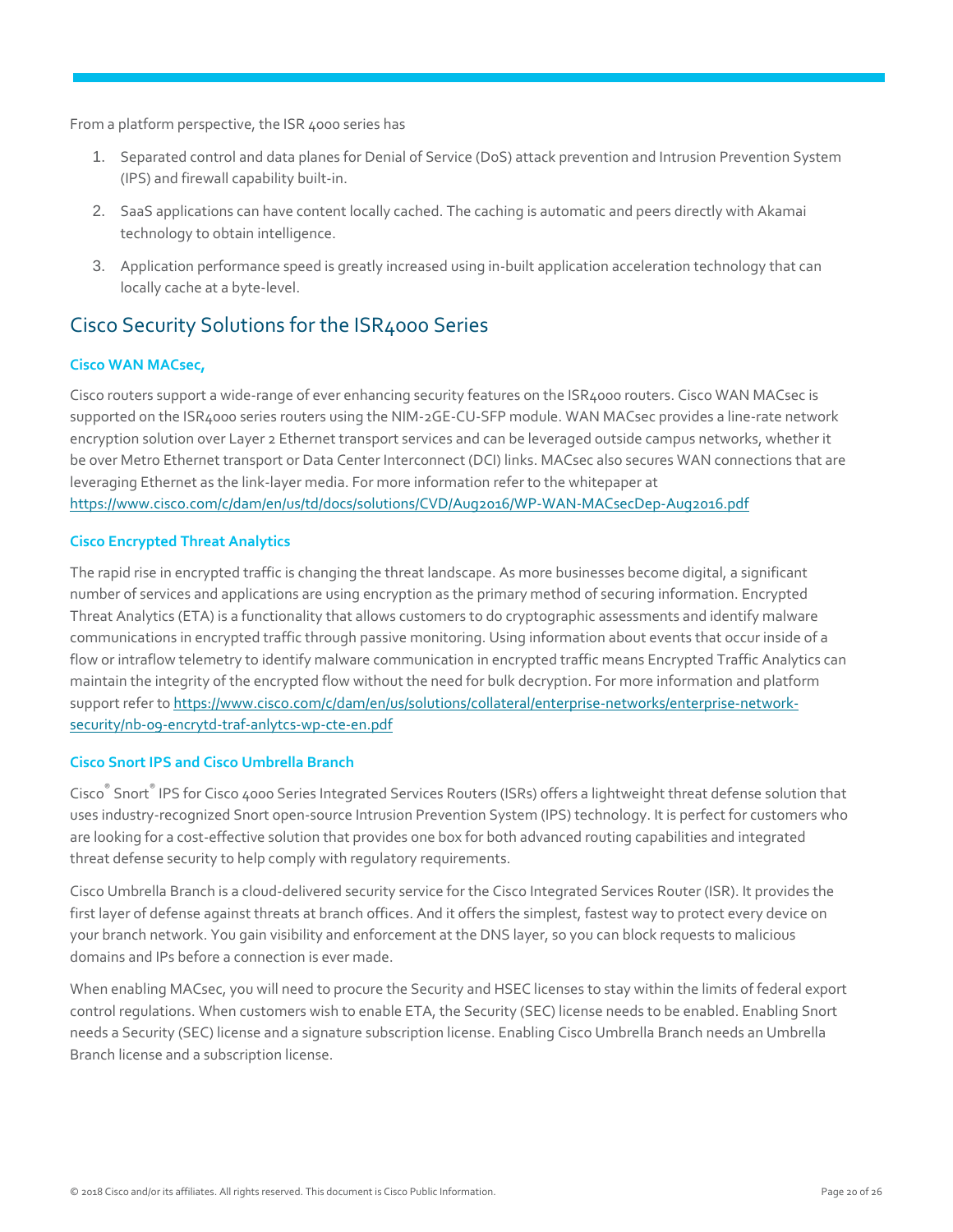## Reducing Operational Costs using Cisco ISR **Support for Data Modelling**

Enterprises and Service Providers (SP's) wish to drive down the operational cost (opex) of their networks and increase the agility and speed with which they deliver new services furthered by investments in Software Defined Networking (SDN) and Network Function Virtualization (NFV). Cisco routers provide support for Netconf and YANG data-modelling with increasing model coverage in successive releases

#### **Software Maintenance Upgrades (SMU)**

The ISR4000 routers now support Software Maintenance Upgrades (SMU)<sup>7</sup>. The Software Maintenance Upgrade (SMU) is a package that can be installed on a system to provide a patch fix or security resolution to a released image. An SMU package is provided on a per release and per component basis and is specific to the platform. An SMU is an independent and self-sufficient package and it does not have any prerequisites or dependencies. Please refer to [https://www.cisco.com/c/en/us/td/docs/ios-xml/ios/config-mgmt/configuration/xe-16-6/config-mgmt-xe-16-6-book/cm](https://www.cisco.com/c/en/us/td/docs/ios-xml/ios/config-mgmt/configuration/xe-16-6/config-mgmt-xe-16-6-book/cm-smu.html)[smu.html](https://www.cisco.com/c/en/us/td/docs/ios-xml/ios/config-mgmt/configuration/xe-16-6/config-mgmt-xe-16-6-book/cm-smu.html) for additional details

#### **Network Plug and Play**

Network Plug and Play helps automate the onboarding of new devices on your network by applying configuration settings without manual intervention. With the ease of a centrally managed controller, it reduces the time a new device takes to join your network and become functional. For more information on Plug and Play (PnP), please refer to [https://www.cisco.com/c/en/us/td/docs/solutions/Enterprise/Plug-and-Play/release/notes/pnp-connect-release](https://www.cisco.com/c/en/us/td/docs/solutions/Enterprise/Plug-and-Play/release/notes/pnp-connect-release-notes.html)[notes.html](https://www.cisco.com/c/en/us/td/docs/solutions/Enterprise/Plug-and-Play/release/notes/pnp-connect-release-notes.html)

## Cisco IOS Software Licensing and Packaging **Universal IOS XE and XE-SDWAN Image**

A single Cisco IOS XE Universal image encompassing all functions is delivered with the platform. Advanced features can be enabled by simply activating a software license on the Universal image. Technology packages and feature licenses, enabled through right-to-use licenses, simplify software delivery and decrease the operational costs of deploying new features.

Beginning IOS version 16.9.1, SDWAN support is provided for IOS image on the ISR4000 series router. The SDWAN features are provisioned through a separate image, the XE-SDWAN image. While the Universal IOS-XE image provides for routing features, the XE-SDWAN image provides support for OnPrem or Cloud based Software Defined WAN solutions. Unified Communications for XE-SDWAN will be supported in upcoming releases

When ordering an ISR router, a customer may choose either of IOS-XE or XE-SDWAN image. With IOS-XE image, customers may opt for subscription based licensing or for perpetual licensing. With XE-SDWAN image, customers may order only subscription licensing. Refer to DNA Ordering Guide at

[https://www.cisco.com/c/dam/en/us/products/collateral/cloud-systems-management/dna-center/nb-09-dna-1-x](https://www.cisco.com/c/dam/en/us/products/collateral/cloud-systems-management/dna-center/nb-09-dna-1-x-ordering-guide-cte-en-latest.pdf)[ordering-guide-cte-en-latest.pdf.](https://www.cisco.com/c/dam/en/us/products/collateral/cloud-systems-management/dna-center/nb-09-dna-1-x-ordering-guide-cte-en-latest.pdf)

 $^7$  Supported from IOS-XE16.6.1 for all ISR4000 and ASR1000 series routers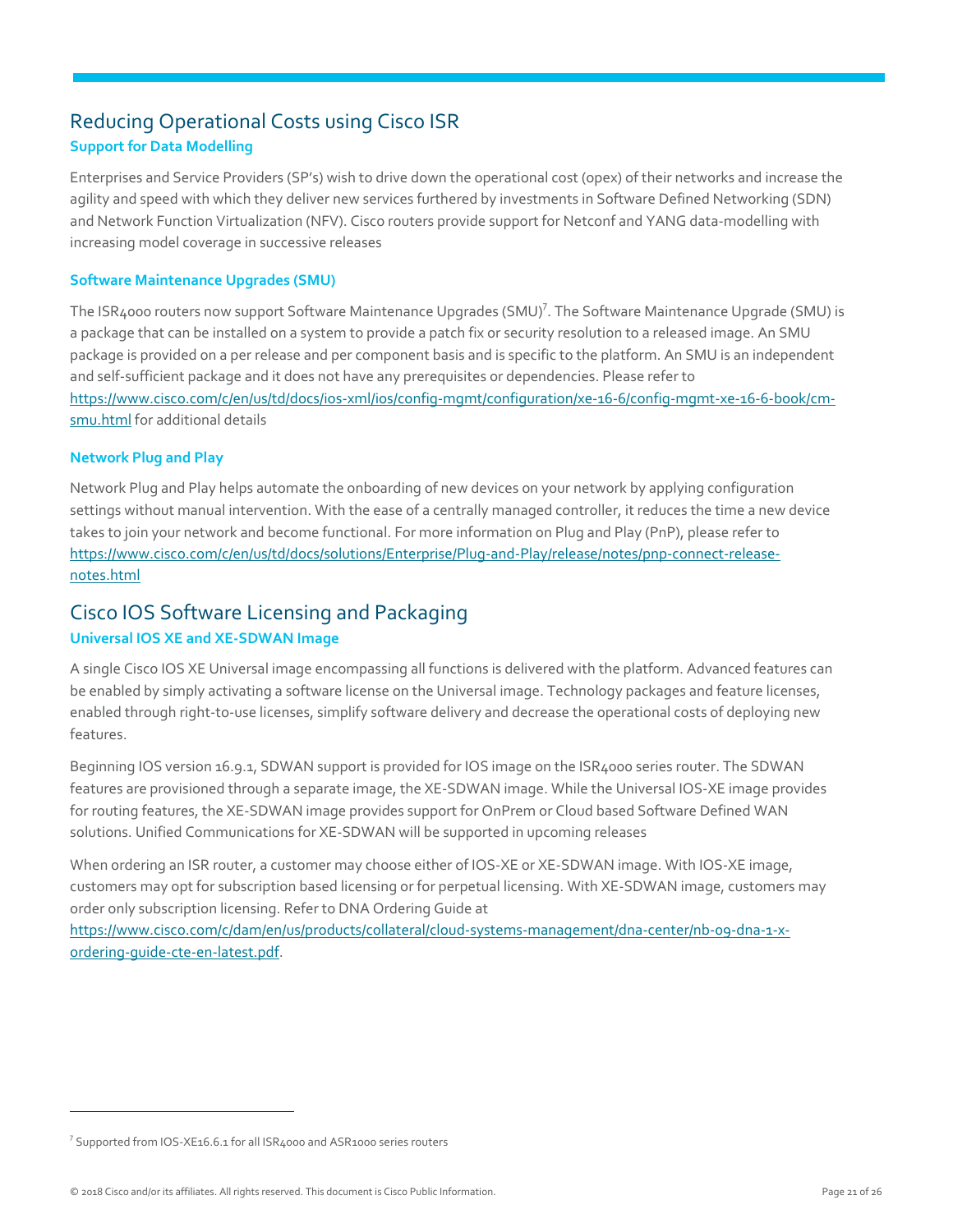Four major technology licenses are available on the Cisco 4000 Family and use the IOS-XE image; these licenses can be activated through the Cisco software activation process identified a[t https://www.cisco.com/go/sa.](https://www.cisco.com/go/sa) The following licenses are available:

- IP Base: This technology package is available as default.
- Application Experience (APPX): This license includes data and application performance features.
- Unified Communications (UC)<sup>8</sup>: This license includes voice features.
- Security (SEC) or Security with No Payload Encryption (SEC-NPE): This license includes features for securing network infrastructure.

The Cisco 4000 Series has a performance-on-demand license to increase the base forwarding throughput with no hardware changes. Also present is the High Security (HSEC) license, which removes the curtailment enforced by the U.S. government export restrictions on the encrypted tunnel count and encrypted throughput. The HSECK9 license is a separately required license for a feature to have full crypto functionality. Without the HSECK9 license, only 1000 secure tunnels and 250<sup>9</sup> Mbps of crypto bandwidth would be available.

For additional information and details about Cisco IOS Software licensing and packaging on the Cisco 4000 Family, please visit [https://www.cisco.com/c/en/us/td/docs/routers/access/4400/software/configuration/guide/isr4400swcfg.pdf.](https://www.cisco.com/c/en/us/td/docs/routers/access/4400/software/configuration/guide/isr4400swcfg.pdf)

IOS-XE provides support for both perpetual and subscription licensing. Subscription Licensing with support for DNA Center is offered using the 3-Licenses of DNA Essentials, DNA Advantage and DNA Premier in-line with similar licenses that provide support on the XE-SDWAN side. Please refer to DNA Ordering Gide at: [https://www.cisco.com/c/dam/en/us/products/collateral/cloud-systems-management/dna-center/nb-09-dna-1-x](https://www.cisco.com/c/dam/en/us/products/collateral/cloud-systems-management/dna-center/nb-09-dna-1-x-ordering-guide-cte-en-latest.pdf)[ordering-guide-cte-en-latest.pdf.](https://www.cisco.com/c/dam/en/us/products/collateral/cloud-systems-management/dna-center/nb-09-dna-1-x-ordering-guide-cte-en-latest.pdf)

Software Defined Networks maybe provisioned through three major licenses on the Cisco 4000 Family; these licenses can be activated through the Cisco software activation process identified a[t https://www.cisco.com/go/sa](https://www.cisco.com/go/sa) using the Cisco DNA Center or through the vManage management portal. The XE-SDWAN image provides for its own licensing schema through the DNA Licensing

The following licenses are available:

- **DNA Essentials** covers all types of connectivity & router life cycle management, support for Network & application visibility coupled with basic premise and transport security
- **DNA Advantage** provides for Advanced WAN topologies, Application aware policies supported by enhanced network security
- The **DNA Premier** provides for Cloud connectivity with unlimited segmentation, Advanced Application optimization & Network Analytics, secured by advanced threat protection

For more information please refer to [https://www.cisco.com/c/dam/en/us/products/collateral/software/dna-software](https://www.cisco.com/c/dam/en/us/products/collateral/software/dna-software-routing-subscription.pdf)[routing-subscription.pdf](https://www.cisco.com/c/dam/en/us/products/collateral/software/dna-software-routing-subscription.pdf)

 $8$  Unified Communications is not supported by ISR4221

 $^9$  The change to 250Mbps was achieved in the IOS-XE version 16.8.1 pursuant to revised Federal regulations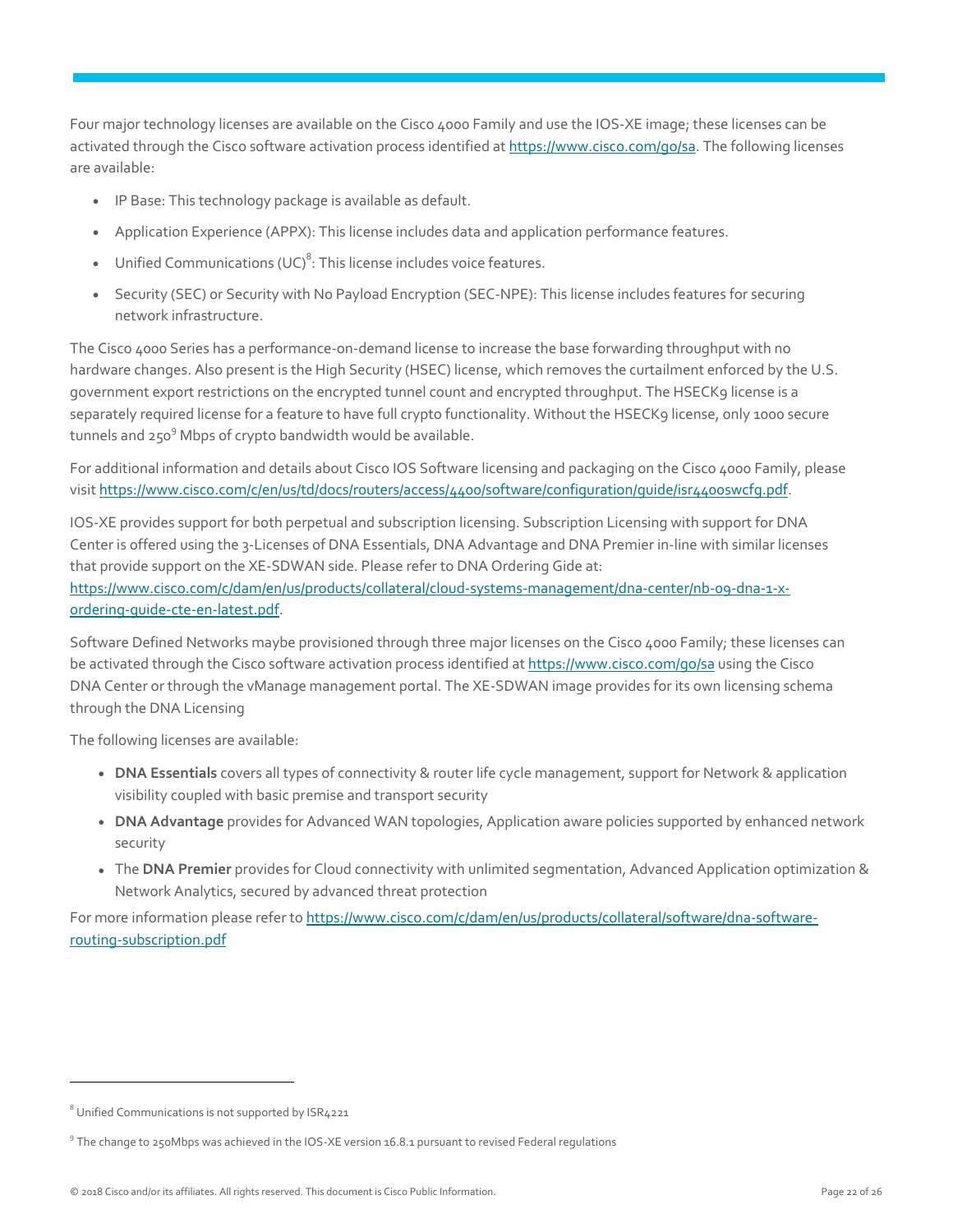#### **Smart Software Licensing Support for IOS-XE**

IOS-XE supports Smart Licensing beginning with image version 16.6.1 and Device Led Conversion with image version 16.9.1. Smart Software licensing is a simplified license management system that delivers visibility into customer license ownership and consumption. Licenses are managed through a central Cisco Smart License cloud portal (CSSM). The cloud portal maintains an account of what the customer has bought and what they are using, thus alerting the customer if they go out of compliance. Customers can determine what licenses they own and how they are being used. Customers benefit from being able to pool available licenses thus providing for a more straightforward license usage across like-platforms, thus decreasing operational costs.

While customers can purchase existing SKU's, they must mandatorily create a Smart Account when implementing Smart Licensing. One or more Virtual Accounts maybe created under the Smart Account to enable the organization to logically segregate the purchased licenses. Device Led Conversion (DLC) allows the customer to convert all existing PAK and RTU licenses on the router into a Smart License. For more information, refer to the link at [https://www.cisco.com/c/en/us/products/software/smart-accounts/software-licensing.html.](https://www.cisco.com/c/en/us/products/software/smart-accounts/software-licensing.html)

#### **Cisco ISR 4000 Bundles**

Cisco ISR 4000 is available is several attractive bundles. The AX bundles integrate Cisco Wide Area Application Services (WAAS), Security (SEC), and Data (DATA) licenses into a single bundle that is simple to order, configure, and deploy. For customers who are also interested in voice along with all of these features, AXV presents an attractive option. See Table 6 for details.

| <b>Bundles</b>                                 | <b>Features</b>                                                                                                                                                                                                                                                                                                          |
|------------------------------------------------|--------------------------------------------------------------------------------------------------------------------------------------------------------------------------------------------------------------------------------------------------------------------------------------------------------------------------|
| <b>Application Experience with Voice (AXV)</b> | $AX + Voice$                                                                                                                                                                                                                                                                                                             |
| <b>Voice with Security (VSEC)</b>              | Voice + Security                                                                                                                                                                                                                                                                                                         |
| <b>Application Experience (AX)</b>             | IP Base + Security + advanced networking protocols: L2TPv3, BFD, MPLS, VRF, VXLAN <sup>10</sup><br>(Bandwidth <100Mbps)<br>Application Experience: PfRv3, WAAS with AppNav, NBAR2, AVC, IP SLA<br>Hybrid Cloud Connectivity: LISP, OTV (for Bandwidth <100Mbps), VPLS, E0MPLS<br>Intelligent Web Caching: Akamai Connect |
| Voice (V)                                      | IP Base + Unified Communications: CME, SRST, CUBE                                                                                                                                                                                                                                                                        |
| Security (SEC)                                 | IP Base + Advanced Security: Zone Based Firewall, IPSec VPN, EZVPN, DMVPN, FlexVPN                                                                                                                                                                                                                                       |

#### **Table 5.** Cisco ISR 4000 Feature Bundles

**Note:** ISR4221/K9 does not support UC (Voice), hence no V, VSEC, AXV bundles for ISR4221/K9

More information on ISR AX bundles is available a[t https://www.cisco.com/go/ax.](https://www.cisco.com/go/ax)

A pay-as-you-grow licensing model lets you increase the performance level for the platforms from the base level to a higher level. So you can purchase at an attractive entry-level price point and increase the performance level as your business demand grows. Table 7 describes the performance licenses.

<sup>&</sup>lt;sup>10</sup> Supported only on the ISR4451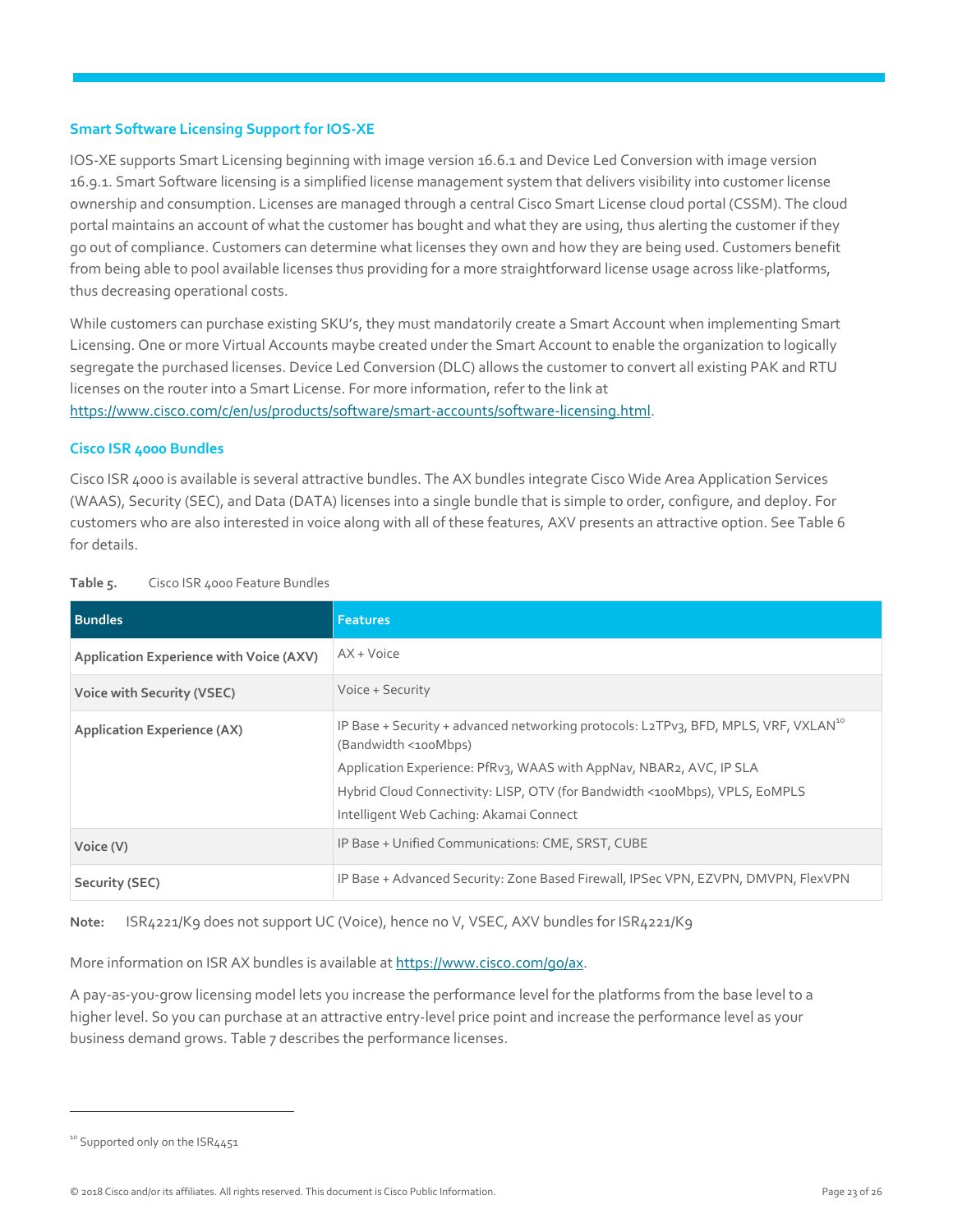#### **Table 6.** Cisco ISR 4000 Performance Licenses

| Platform       | Performance-on-Demand License   Features |                                                                      |
|----------------|------------------------------------------|----------------------------------------------------------------------|
| ISR4461        | $FL-4460-PERF-K9$                        | Increases the performance from base performance 1.5 Gbps to 3 Gbps   |
| ISR4451        | $FL-44-PERF-K9$                          | Increases the performance from base performance 1 Gbps to 2 Gbps     |
| ISR4431        | $FL-44-PERF-K9$                          | Increases the performance from base performance 500 Mbps to 1 Gbps   |
| ISR4351        | $FL-4350-PERF-K9$                        | Increases the performance from base performance 200 Mbps to 400 Mbps |
| ISR4331        | $FL-4330-PERF-K9$                        | Increases the performance from base performance 100 Mbps to 300 Mbps |
| <b>ISR4321</b> | $FL-4320-PERF-K9$                        | Increases the performance from base performance 50 Mbps to 100 Mbps  |
| ISR4221        | $FL-4220-PERF-K9$                        | Increases the performance from base performance 35 Mbps to 75 Mbps   |

**Table 7.** Cisco ISR 4000 Booster (boost) Performance Licenses

| <b>Part number</b>     | <b>Description</b>                                 |
|------------------------|----------------------------------------------------|
| $FL-4220-BOOST-K9 (=)$ | Booster Performance License for 4220 Series Router |
| $FL-4320-BOOST-K9 (=)$ | Booster Performance License for 4320 Series Router |
| $FL-4330-BOOST-K9 (=)$ | Booster Performance License for 4330 Series Router |
| $FL-4350-BOOST-K9 (=)$ | Booster Performance License for 4350 Series Router |
| $FL-4430-BOOST-K9 (=)$ | Booster Performance License for 4430 Series Router |
| $FL-44-BOOST-K9 (=)$   | Booster Performance License for 4450 Series Router |
| $FL-4460-BOOST-K9 (=)$ | Booster Performance License for 4460 Series Router |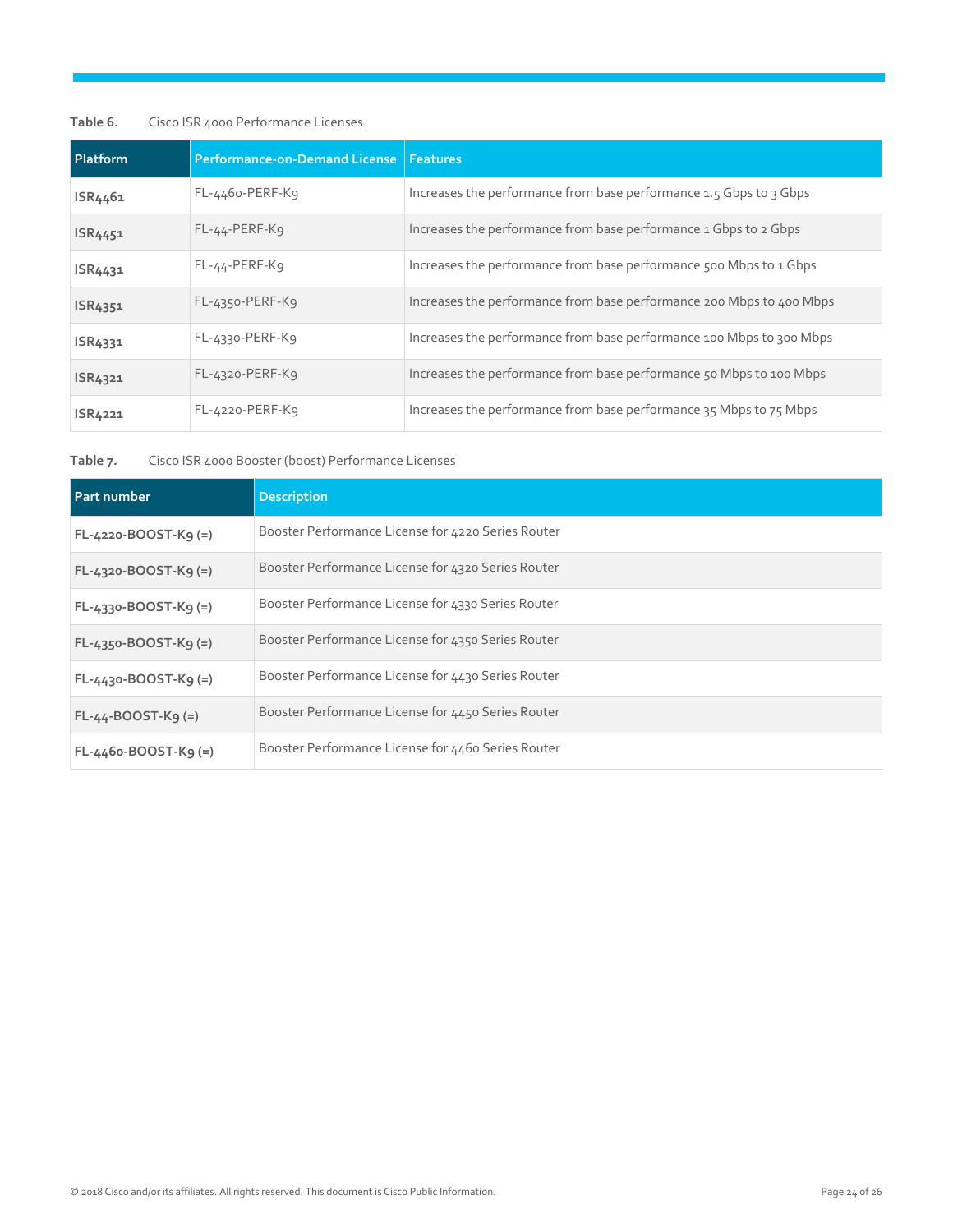## <span id="page-24-0"></span>Ordering Information

The Cisco ISR 4000 Family is orderable and shipping. To place an order, refer to Table 8 below and visit the Cisco [Ordering](https://www.cisco.com/web/ordering/or13/or8/o25/ordering_solutions_category_home.html)  [Home Page.](https://www.cisco.com/web/ordering/or13/or8/o25/ordering_solutions_category_home.html)

| <b>Product Name</b>                 | <b>Product Description</b>                                                                                                                                             |
|-------------------------------------|------------------------------------------------------------------------------------------------------------------------------------------------------------------------|
| ISR4461/K9                          | Cisco ISR 4461 with 4 onboard GE, 3 NIM slots, 1 ISC slot, 3 SM slots, 8 GB Flash Memory default, 2 GB DRAM default<br>(data plane), 4 GB DRAM default (control plane) |
| $ISR4451-X/K9$                      | ISR 4451 with 4 onboard GE, 3 NIM slots, 1 ISC slot, 2 SM slots, 8 GB Flash Memory default, 2 GB DRAM default (data<br>plane), 4 GB DRAM default (control plane)       |
| ISR4431/K9                          | ISR 4431 with 4 onboard GE, 3 NIM slots, 1 ISC slot, 8GB Flash Memory default, 2 GB DRAM default (data plane), 4 GB<br>DRAM default (control plane)                    |
| ISR4351/K9                          | ISR 4351 with 3 onboard GE, 3 NIM slots, 1 ISC slot, 2 SM slots, 4 GB Flash Memory default, 4 GB DRAM default                                                          |
| ISR4331/K9                          | ISR 4331 with 3 onboard GE, 2 NIM slots, 1 ISC slot, 1 SM slots, 4 GB Flash Memory default, 4 GB DRAM default                                                          |
| ISR4321/K9                          | ISR 4321 with 2 onboard GE, 2 NIM slots, 1 ISC slot, 4 GB Flash Memory default, 4 GB DRAM default                                                                      |
| ISR <sub>4221</sub> /K <sub>9</sub> | ISR 4221 with 2 onboard GE, 2 NIM slots, 1 ISC slot, 8 GB Flash Memory default, 4 GB DRAM default                                                                      |

**Table 8.** Cisco ISR 4000 Series Ordering Information

For additional product numbers, including the Cisco 4000 Family bundle offerings, please contact your local Cisco account representative. To place an order, visit th[e Cisco Ordering Home Page.](https://www.cisco.com/en/US/ordering/index.shtml) To download software, visit the Cisco Software [Center.](https://www.cisco.com/public/sw-center/index.shtml)

## Integrated Services Router Migration Options

The Cisco ISR 4000 Family is included in the standard Cisco Technology Migration Program (TMP). Refer to <https://www.cisco.com/go/tmp> and contact your local Cisco account representative for program details.

## <span id="page-24-1"></span>Warranty Information

The Cisco ISR 4000 Series Integrated Services Routers have a 90-day limited liability warranty.

## Cisco and Partner Services for the Branch Office

Services from Cisco and our certified partners help you transform the branch-office experience and accelerate business innovation and growth. We have the expertise to create a clear, replicable, optimized branch-office footprint across technologies. Planning and design services align technology with your business goals and can increase deployment efficiency. Technical services help you improve operational efficiency, save money, and mitigate risk. Optimization services help you continuously improve performance and succeed with new technologies. For more information, please visit [https://www.cisco.com/go/services.](https://www.cisco.com/go/services)